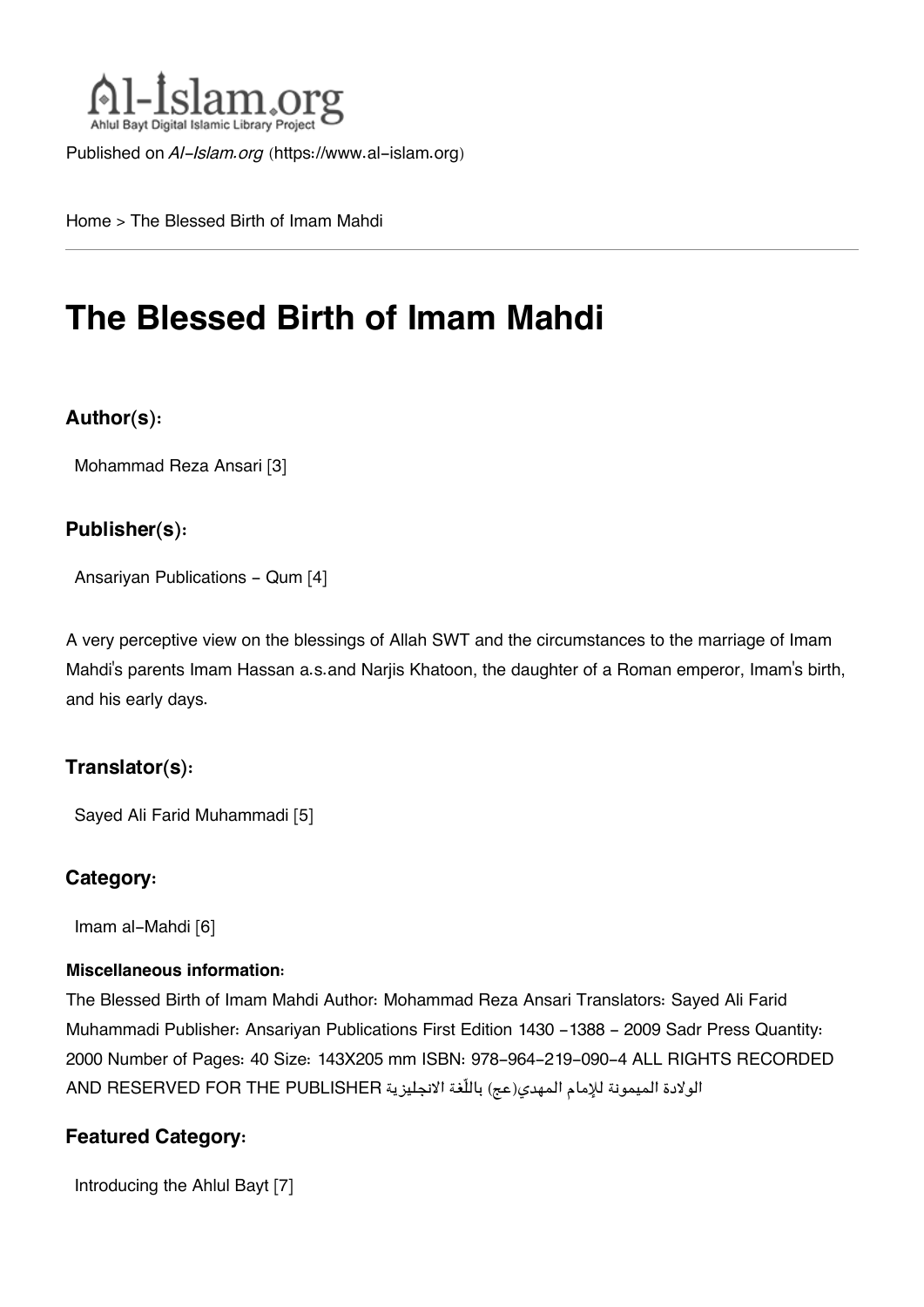#### **Person Tags:**

[Imam Mahdi](https://www.al-islam.org/person/imam-mahdi) [8] Hazrat Nariis [9]

# **Prologue**

*The decision of the emperor of Rome for the wedding of his two grandchildren is the beginning of this story; but the wedding did not took place on that day! This is the beginning of the relationship of Nargis with the holy family of Imamate.*

*The pain of Nargis for the absence of Imam Hasan `Askari and her request from the emperor of Rome is another point in this attractive story. Then, we shall narrate the secret conversion of Nargis to Islam that gave her an opportunity to see her future husband, who was none other than Imam Hasan `Askari. Then comes the Imam's help and assistance to the princess Nargis to travel to Iraq, and this is the final section of this chapter.*

#### **[The Wedding Party](#page--1-0)**

Nargis was the daughter of Yeshoua the son of Caesar. Maternally, she had a relationship with Simon the Zealot, one of the disciples of Jesus the son of Mary.

When Nargis was thirteen years old, her grandfather, the Roman emperor, decided to give her in marriage to one of his grandsons, who was Nargis's cousin.

So, the Roman emperor invited many personalities from his nation for the wedding ceremony: more than three hundred priests and clergymen, some illustrious men from the descendants of the twelve Apostles of Jesus the son of Mary, nine hundred men and women from the aristocratic families, and finally his military high ranking commanders.

### **[The Strange Fall Of The Crosses](#page--1-0)**

The servants of the palace took a precious litter, which was adorned with innumerable beautiful gems before the emperor of Rome. They installed many crosses around the precious litter for the marriage ceremony. Soon after the future groom came on and stood on the litter, the archbishops and bishops stood up from their seats to show him respect.

Everything was ready for the ceremony to get started according to the court etiquette. By the emperor's order, the archbishops opened their Bibles to recite the wedding vows; but suddenly, the crosses around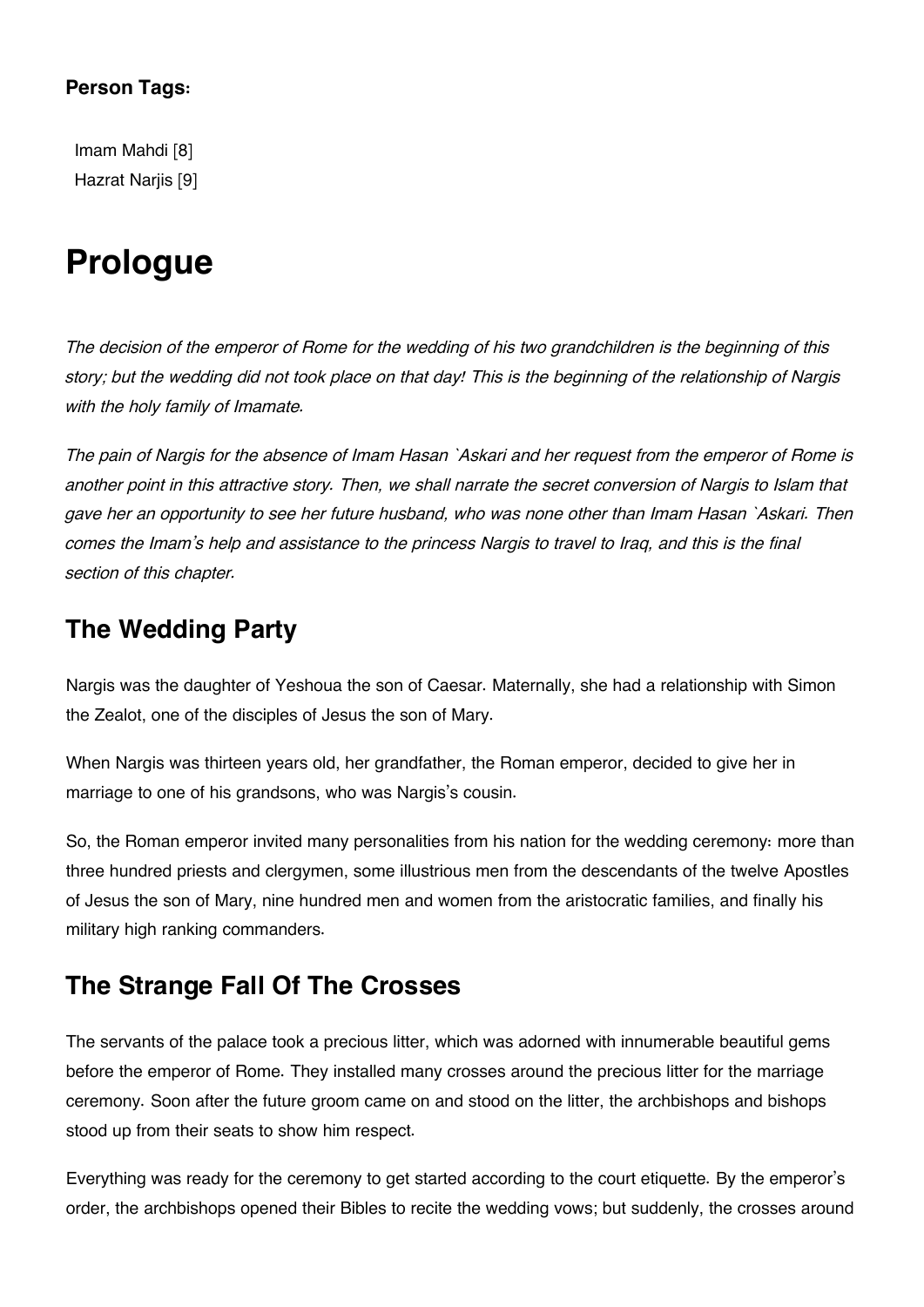the litter fell down unexpectedly on the ground…! The pedestals of the litter began to tremble and moved from their places; so, the frightened groom fell down on the ground in front of the astonished people...!

When the archbishops saw that strange incident, they got deeply frightened and stunned, because of the fall of the crosses at the very beginning of the wedding ceremony was a terrible, sinister event for all Christians.

The archbishops came close to the Roman emperor and said respectfully: "O great Emperor! We beseech you! Let us not perform this doomed marriage ceremony! Maybe this unfortunate wedding would demolish the Christian government, the church of Christ, and its submitted societies in the near future…!"

## **[Another Effort](#page--1-0)**

The Roman emperor was astounded by that strange event, so he ordered to his servants, saying, "Rise up the litter and place the crosses on their places around it once again! Then, bring on the brother of this unfortunate young man to become the new groom! Maybe this time, he would be lucky unlike his illfated brother…!"

The servants and the courtiers did exactly what the emperor had ordered them. After a while, the new groom came on with a stunned face and stood obediently on the litter and got ready for the new ceremony, but when the group of the archbishops came to their places to begin once again the ceremony, the same incident was repeated just like before!

The emperor did not know what to do or think; at last he gave up his will to marry his grandchildren and he cancelled the ceremony with sadness and frustration… The guests went back homes silently, not knowing what to think... At the end of that day, everyone was wondering astonishingly about the strange events of that day. The young princess Nargis was as astonished as the others …

# **[The Holy Prophet of Islam in Rome](#page--1-0)**

At the very night of that strange day, princess Nargis, once more, saw in dream Jesus the son of Mary accompanied by Simon. There stood also some of the disciples of Jesus all of whom stood strangely at the same place where the archbishops and the clergymen stood on that day…

Then, she saw the Holy Prophet of Islam in her dream accompanied by the Commander of Believers `Ali ibn Abi-Talib and a number of his descendants. There was also a handsome young man … They came to the palace where princess Nargis lived and Jesus the son of Mary stood respectfully before the Prophet of Islam to say his greetings with utmost respect.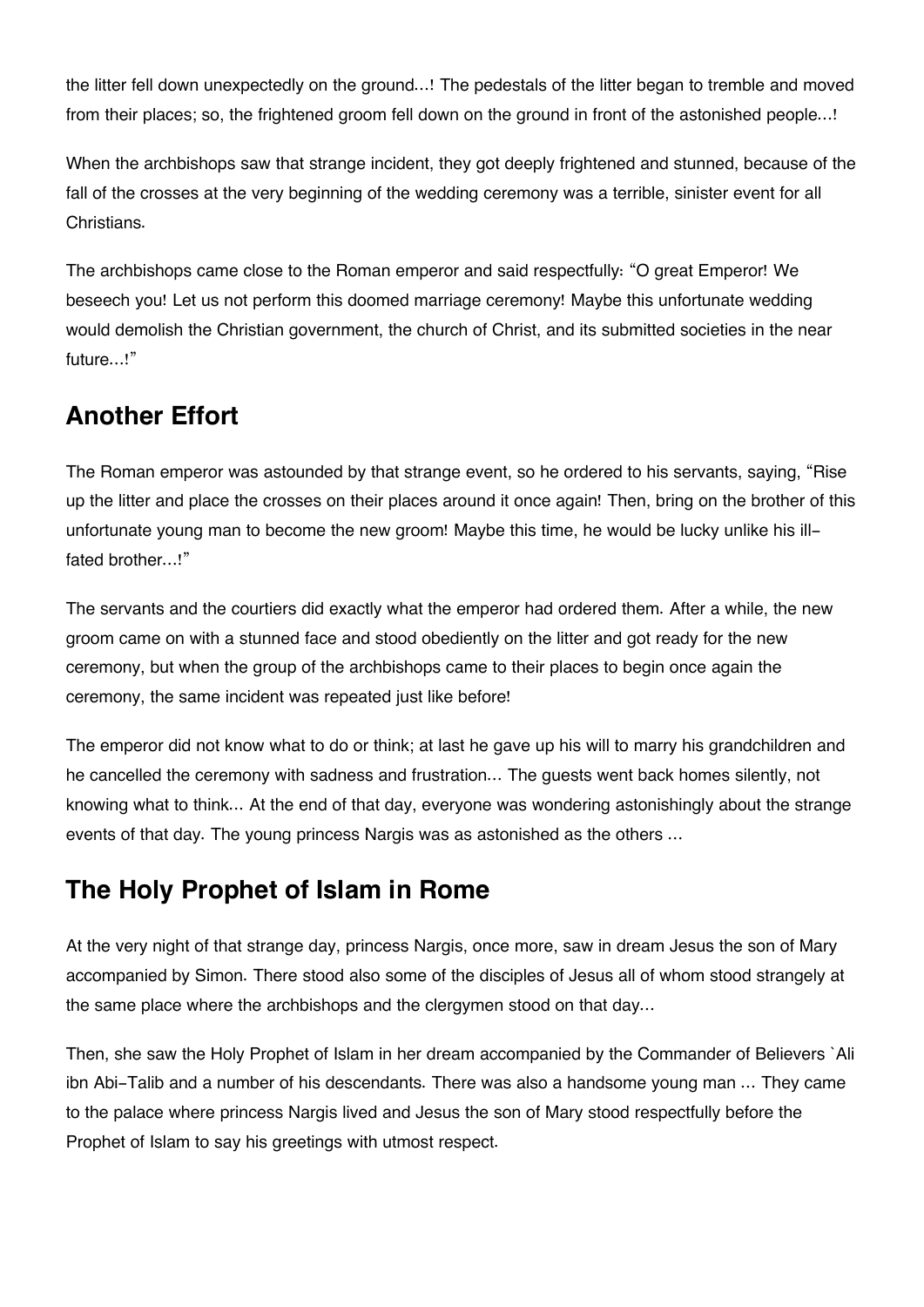## **[The Marriage Proposal](#page--1-0)**

The Holy Prophet, referring to the young man beside him, said to Jesus the son of Mary, "O Spirit of God, I came here to ask for the hand of princess Nargis the descendant of your successor Simon for my beloved son Abu-Muhammad…!"

When Jesus heard these words of the Holy Prophet, he turned to Simon and, looking happily at him, said, "O Simon, dignity and honor have indeed come to you! You have been honored to give your daughter in marriage to the illustrious offspring of Imam Mahdi, Muhammad's descendant…!"

Simon nodded his head down in deference and replied delightedly, "Oh my lord! What an honor! What a joy! I agree with gladness and happiness in my heart!"

When Simon declared acceptance, the Holy Prophet descended from his pulpit where he was seated and recited the wedding vows between his son Imam Hasan `Askari and princess Nargis while the holy Imams, Jesus, and the Apostles witnessed joyously the ceremony of the marriage of that beautiful bride and that handsome groom!

### **[Illness Of Nargis](#page--1-0)**

The next morning, princess Nargis woke up with surprise and while she was re-entering the real world around her, she remembered clearly her vivid dream, which appeared to have been a vision…

When she understood the real reason for those unfortunate events, she decided to keep her true vision for herself and hide it from everyone including her dearest grandfather! Maybe they would kill her if they came to know about her clandestine marriage with the descendant of the Prophet of Islam in a vivid dream!

A few days later, Nargis could not help thinking incessantly about her husband Imam Hasan… She had not said anything about her vision to anybody! But she longed to meet her husband again… And her waiting made her impatient and the longtime absence of Imam Hasan made her sad and ill, because she didn't eat or drink anything. The illness of Nargis disturbed her family, especially her grandfather who loved her dearly. The Emperor invited the best physicians of his country to the palace to treat princess Nargis, but none of them could guess the real reason of her illness. So, their medicine did nothing to help the young woman…

# **[A Request From The Emperor](#page--1-0)**

When all attempts to heal Nargis failed, the emperor thought that the death of her granddaughter was imminent, so he went to see her. Sadly he said to her, "My lovely daughter, is there anything that you wish for? Anything I may do for you?"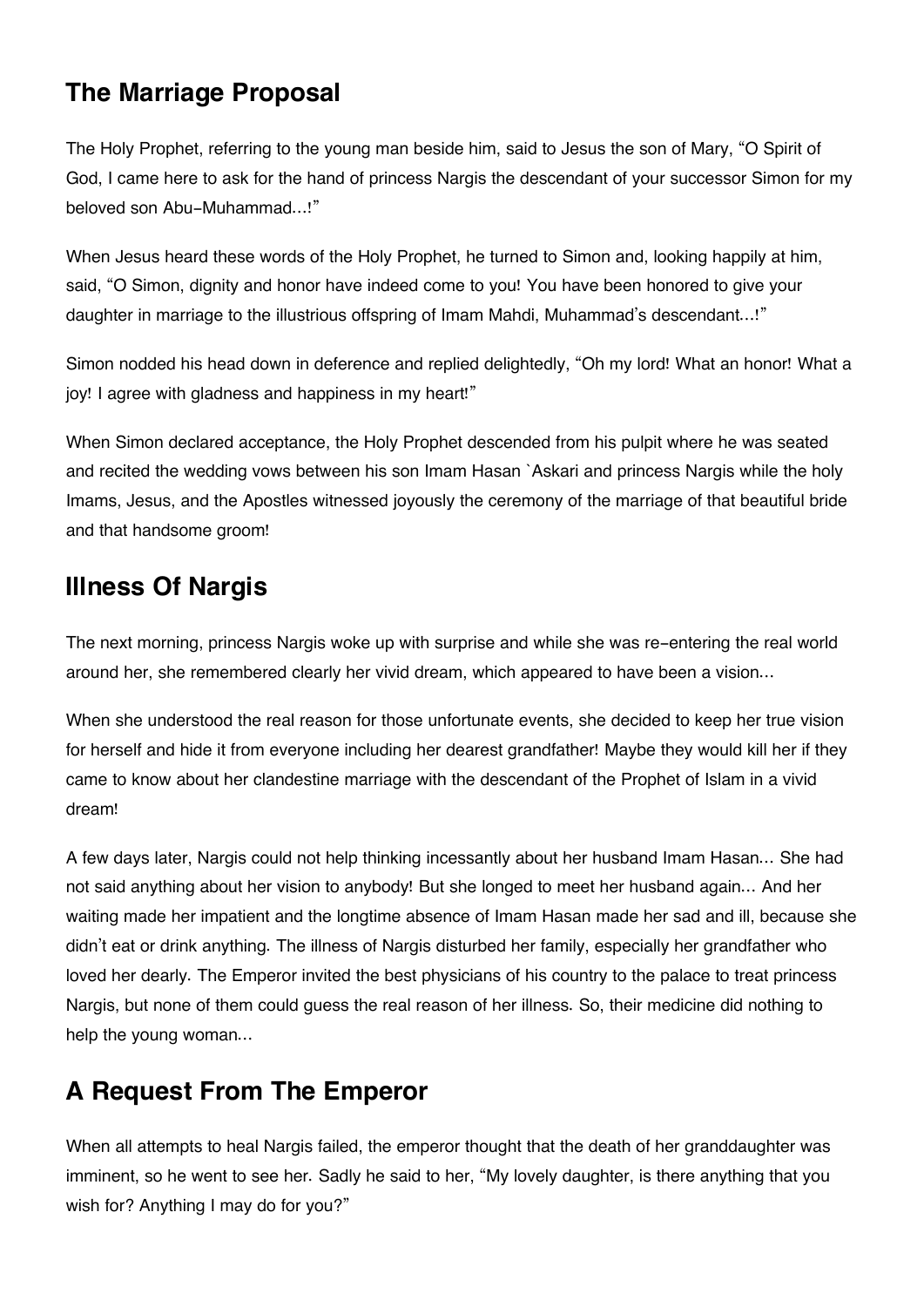Nargis waited for such a moment for long time; so, she said, "O grandfather, it seems that the doors of tranquility and comfort are closed in my face forever. I don't like to be rude, but I believe that if you stop torturing the Muslim prisoners in your dungeons, have pity on them, and set them free to return to their homelands, I strongly hope that Jesus and her Holy Mother will cure me, no doubt..."

The Roman emperor gratified quickly and without any hesitation the request of Nargis and ordered his soldiers to behave kindly to Muslim prisoners. When Nargis found out that her grandfather had complied completely to her request, she then started to eat and drink in order to make her grandfather happy. After a few days, she seemed better and when the emperor came to visit her and saw her physical improvement, he reinforced his command to his soldiers so that they would continue to have a better behavior with Muslims more than ever.

# **[Nargis in the Presence of the Sovereign Lady of all the Women](#page--1-0) [of the World](#page--1-0)**

After fourteen nights had passed from the request of princess Nargis from her grandfather, Lady Fatimah Zahra', along with Virgin Mary and thousands of Celestial Angels that accompanied them appeared in her dream once again.

Holy Mary the mother of Jesus looked at Nargis and said fondly, "My sweet daughter! This gracious lady is the Sovereign of all the women of the whole world, and she is the holiest lady in the entire universe; namely, Fatimah Zahra', your mother-in-law…"

After Nargis heard the sweet words of Virgin Mary, she started to cry happily. She then placed her soft head on Lady Fatimah Zahra''s lap and asked her illustrious mother-in-law why her grandson Imam Hasan `Askari had not yet come to see her wife this time.

She then explained that she was deeply saddened by this fact and missed the absence of her husband painfully… That was why she had been so ill...

Lady Fatimah Zahra' smiled tenderly to Nargis, embraced her, and said, "O my lovely daughter-in-law! My son could not come to see you when you are still Christian… And because of the religion you follow, my holy sister Mary is not satisfied either. If you want Jesus and his holy mother Mary to be satisfied of you, and if you like my grandson to come and see you, please do repeat slowly all the things that I will say now..."

Then Lady Fatimah Zahra' uttered, "*ashhadu an la ilaha illa allahu wa ashhadu anna muhammadan* rasulu allahim (I testify that there is no god but Allah and Muhammad is the messenger of Allah.)"

So excited for this unforgettable meeting with these two holy ladies and willing to satisfy both of them, Nargis unhesitatingly complied and repeated delightfully, "*ashhadu an la ilaha illa allahu wa ashhadu*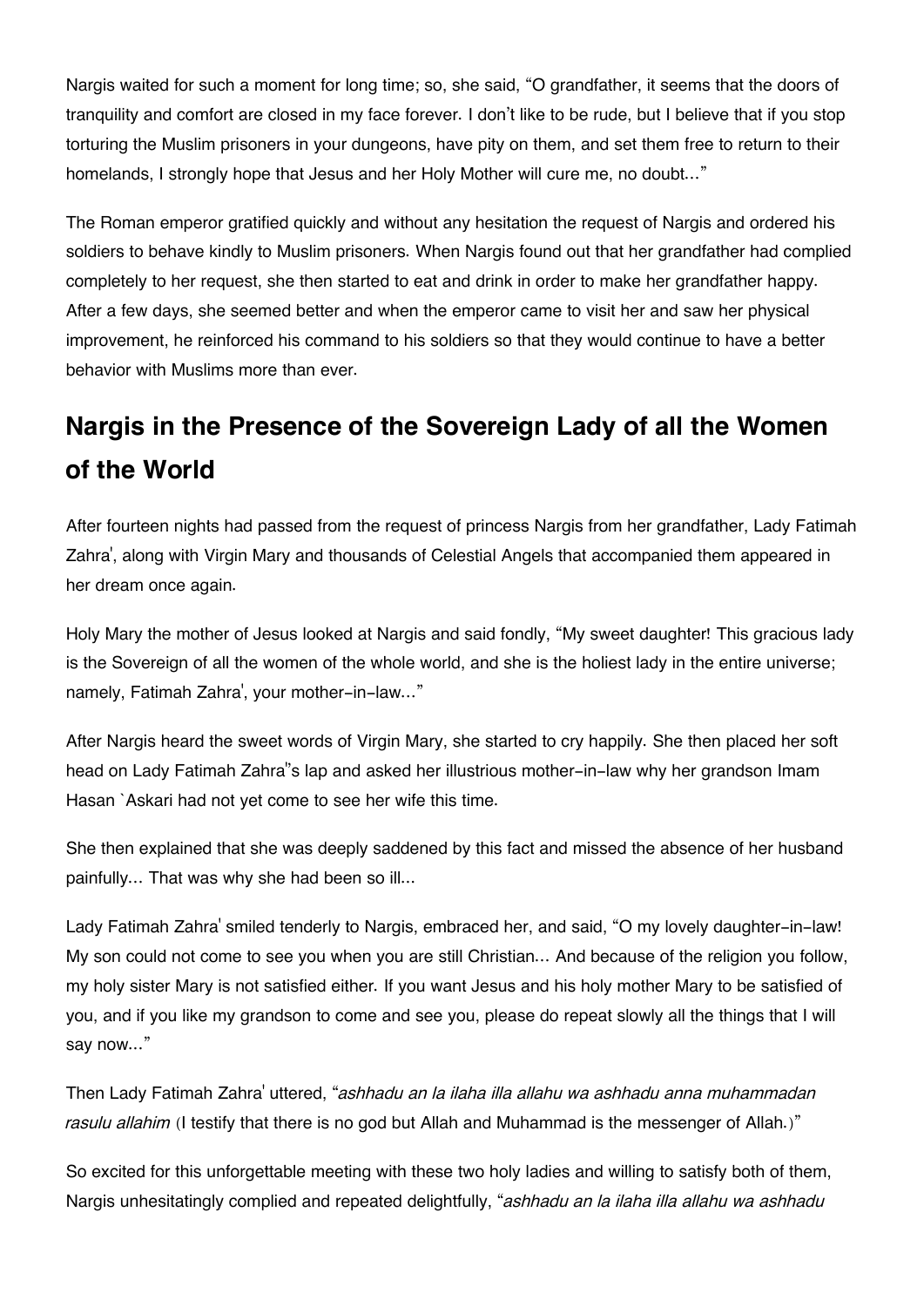*anna muhammadan rasulu allahim* (I testify that there is no god but Allah and Muhammad is the messenger of Allah.)"

She wanted more than anything else to see once again her dearest husband!

Lady Fatimah Zahra' embraced her happily and said, "From now on, wait for my son Hasan! He will come and see you..."

# **[Meeting With Her Husband](#page--1-0)**

Nargis woke up the next morning and remembered clearly her dream. She was so sure that her husband Imam Hasan would come in her dream to see her the next night that she joyfully repeated the creed of Islam once more so as to make sure that everything was henceforth ready for her real meeting with her husband…

Nargis was sure about her husband's presence at the very night in her dream. So she made herself ready to meet Imam Hasan and went quickly to sleep. Upon entering the realm of dreams, she met her beloved husband and after their greetings to each other she said to him, "My beloved husband! Why did you not come earlier to see your wife…? Do you know how much I love you and how much pain I suffered from your long absence…?"

Imam Hasan replied tenderly, "O my sweet wife! After your conversion to Islam, I promise you that from now on I will never leave you! I also promise you that I will come in your dream every night just to see you…"

### **[Destination: Iraq](#page--1-0)**

One night, Imam Hasan informed Nargis in dream, "In the near future, your grandfather will prepare a powerful army to fight against Muslims. He himself will be the commander-in-chief. Listen carefully, Nargis: you should change your clothes and put on the clothes of a simple slave and incognito, go along with your grandfather's army. In due time, I shall inform you what to do after that. So, be aware and wait for my next instructions!"

Nargis did exactly what her husband had ordered her and dressed like a slave and went along with other slaves who had to accompany her grandfather's army. On their way to battlefield, some Roman sentinels from her grandfather's army poisoned some Muslim soldiers and Nargis got very sad about the future of the unfortunate Muslims. From that special night when Nargis had converted to Islam due to the kind assistance of Lady Fatimah Zahra' and even on her way to Iraq, Imam Hasan appeared in her dreams every night without exception and protected firmly his young bride from every danger.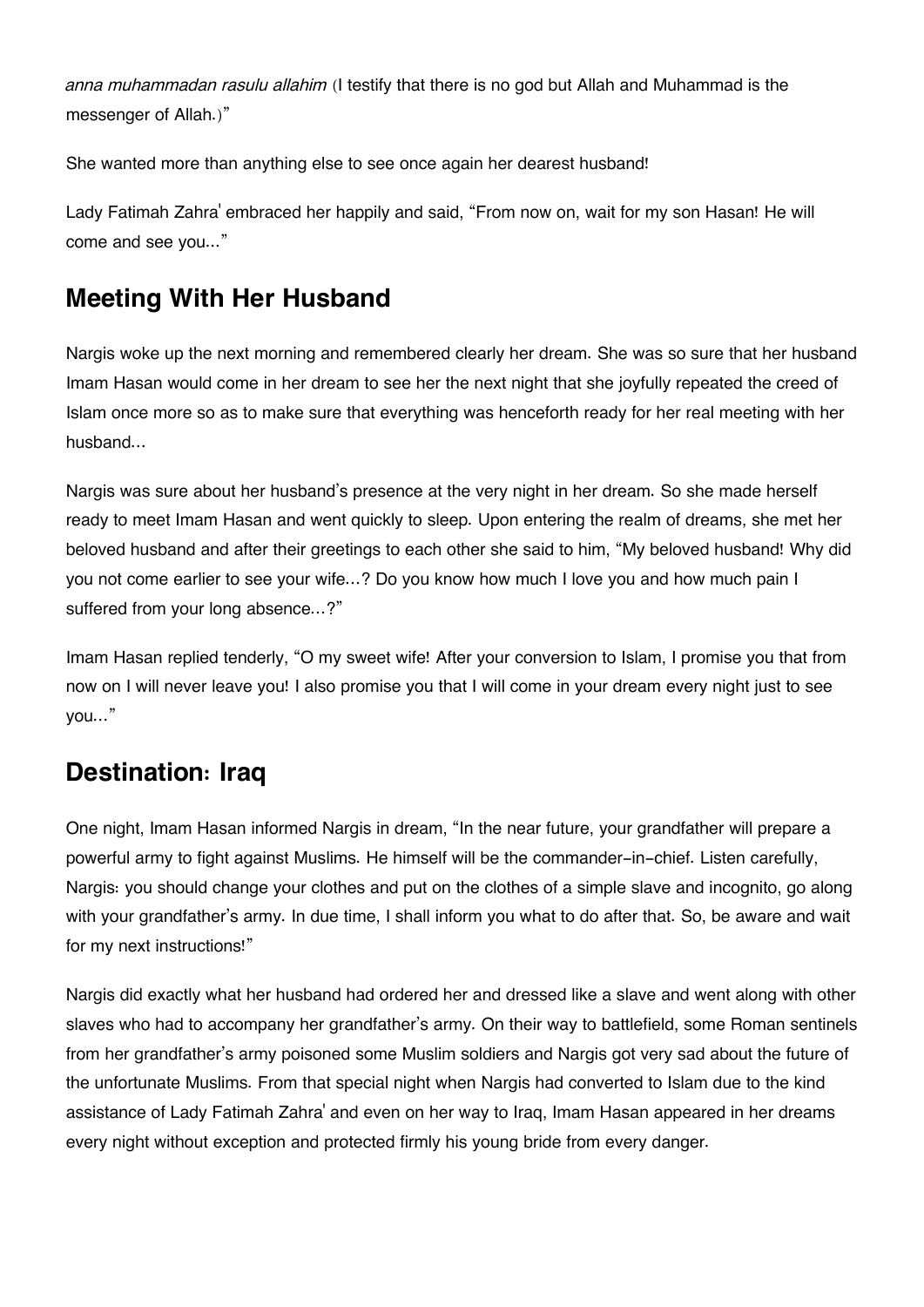# **In the House of Imamate**

*Here begins a new chapter in Nargis's story:*

*In this chapter, we will narrate how a loyal Shi`ite (i.e. a follower of the Holy Imams) happened to go to Baghdad to accompany and bring princess Nargis to Imam Hadi's house. It was truly a difficult journey for the young princess, but the thought of going to her husband made hardships of that tiring journey most seem to be pleasurable and happy for her. It was the beginning of her new life in the Household of Imamate…*

# **[On The Way To Baghdad](#page--1-0)**

Bashshar ibn Sulayman was a slave trader and one of Imam Hadi's loyalists; he lived near the Imam's house in Samarra'.

One night, a servant of Imam Hadi went to the house of Bashshar to summon him to be present before the Imam Hadi. Bashshar responded and quickly went to the house of his beloved Imam. Once he arrived there, he found Imam Hadi talking to his son Imam Hasan and his sister who was behind a curtain.

Imam Hadi said, "Bashshar! You are one of Abu-Ayyub Ansari's trusted sons, we know that you have accepted our *wilayah* (i.e. the divinely ordained leadership of the Holy Imams) most obediently and you have always believed us in your heart. I am going to let you in a secret: you have to go to Baghdad and buy a female slave from the salve market. I would like to tell you that this will bring about full joy to your heart and it will increase your rank in the presence of our God."

# **[Beside The River Of Tigris](#page--1-0)**

After that private conversation, Imam Hadi wrote a letter in Latin; he then stamped it with his special ring and gave it to Bashshar. He gave him a yellow purse inside which there were two hundred and twenty dinars and told him that he should travel to Baghdad and in a specific day at noon, be in the riverside of Tigris. He should wait then for the arrival of a merchant's boat on which he should find a man named `Amr ibn Yazid. He should wait until this slave trader would start exhibiting his slaves in the slave market. After a while, `Amr would bring a young female slave who wears two thick silk dresses. Unlike all others, this slave would not let people see her face and moan and cry in Roman language [Latin], saying "O Good God…! I can bear no longer such an insult and such a misery…!"

Suddenly, a man from among the people would stand in front of that young slave and announce, "The purity and the virtuous qualities of this slave urge me to buy her. I am ready to give you three hundred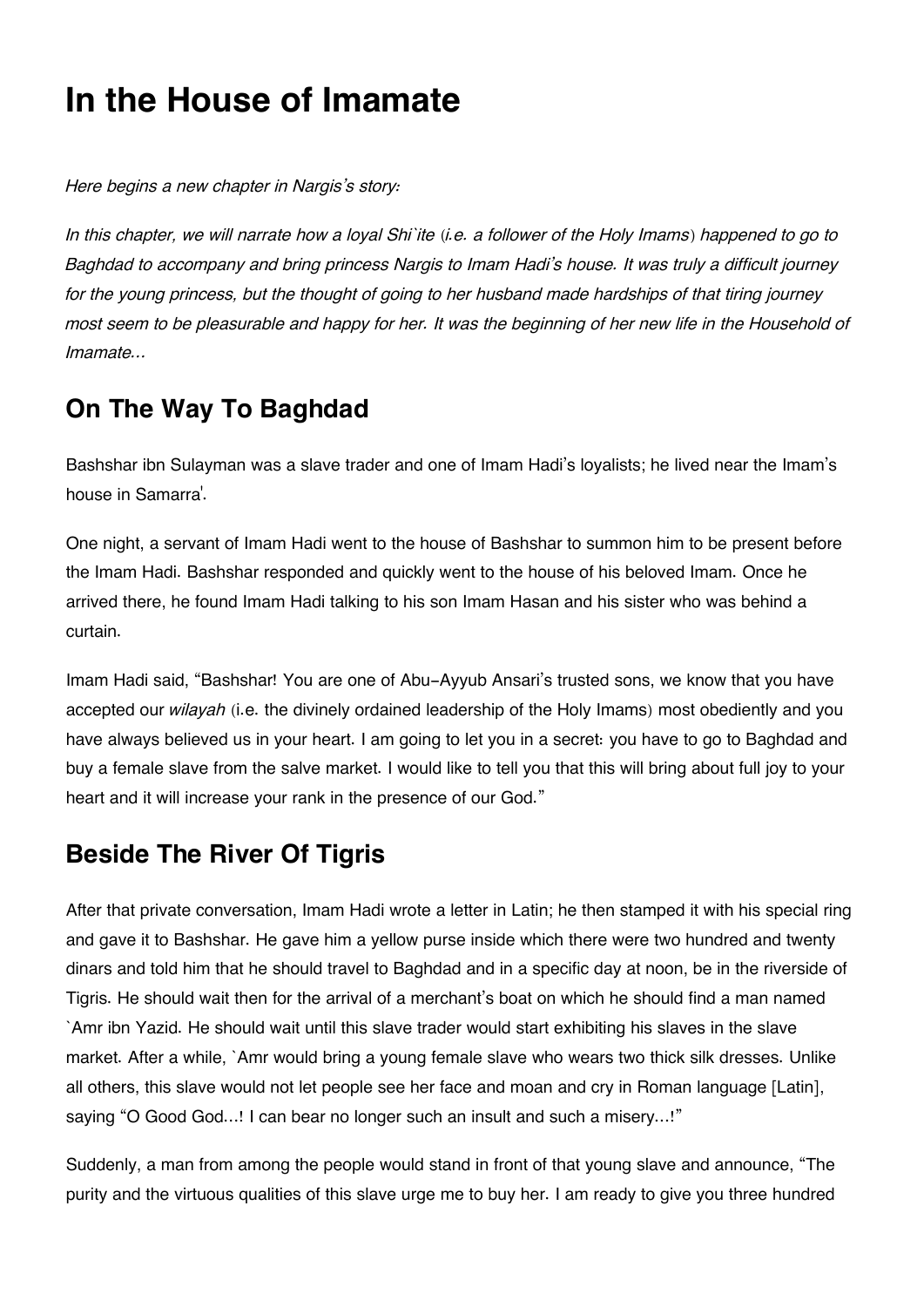dinars to buy your slave…" But that young slave would reply with a fluent Arabic, saying, "Even if you were like the Prophet Solomon the son of David and have lots of jinn around you, my answer is still no! So, take pity on your money and do not waste it vainly!"

At that moment, `Amr ibn Yazid the slave trader would say pitifully, "So, what am I supposed to do?! I need to sell you, girl!"

But the young slave would respond, "Do not hurry! I must find some one suitable to me… someone I can trust."

At that moment, it should be your turn to go near them and tell them that you have a letter from a nobleman. Tell them that your master has described himself in his letter to her and that he has written that letter in Latin. Then, take this letter to the young woman and ask her to read it. Then, tell `Amr ibn Yazid that if the young slave is content and satisfied, you in your turn are ready to purchase her for your master…"

# **[Purchasing The Young Slave](#page--1-0)**

With these detailed instructions of the Imam, Bashshar went to Baghdad without wasting any more time. He did as exactly as he had been told and found `Amr and his slaves at the right spot. He then waited for his moment…

Bashshar watched all the events and found them going as exactly as had been described by Imam Hadi! When he heard the words of the young slave asking `Amr not to hurry too much, he got closer and stood in front of Nargis. Addressing `Amr, he said, "I have a letter with me from a nobleman. My master has described himself in this letter. Please, do give this letter to that slave. If she will be satisfied, I am ready to purchase her for my lord and master."

When `Amr gave the letter to Nargis, she opened it and after having read the first line, she began to cry. She then said joyfully, "Please! Sell me at once to this man; otherwise, I will kill myself."

Bashshar and `Amr talked and negotiated for a few minutes about the price of the slave and `Amr finally agreed to sell her with two hundred and twenty dinars! It was exactly the same price Imam Hadi had given to Bashshar. He then purchased Nargis and took her to the place he had rented in Baghdad.

### **[The Marriage Of Imam Hasan](#page--1-0)**

After so many hard days and nights, princess Nargis felt happy finally; Bashshar saw with stupor that she used to smile and kiss the letter written by Imam Hadi frequently.

Bashshar asked her with astonishment, "What are you doing? You do not even know who the writer of this letter is!"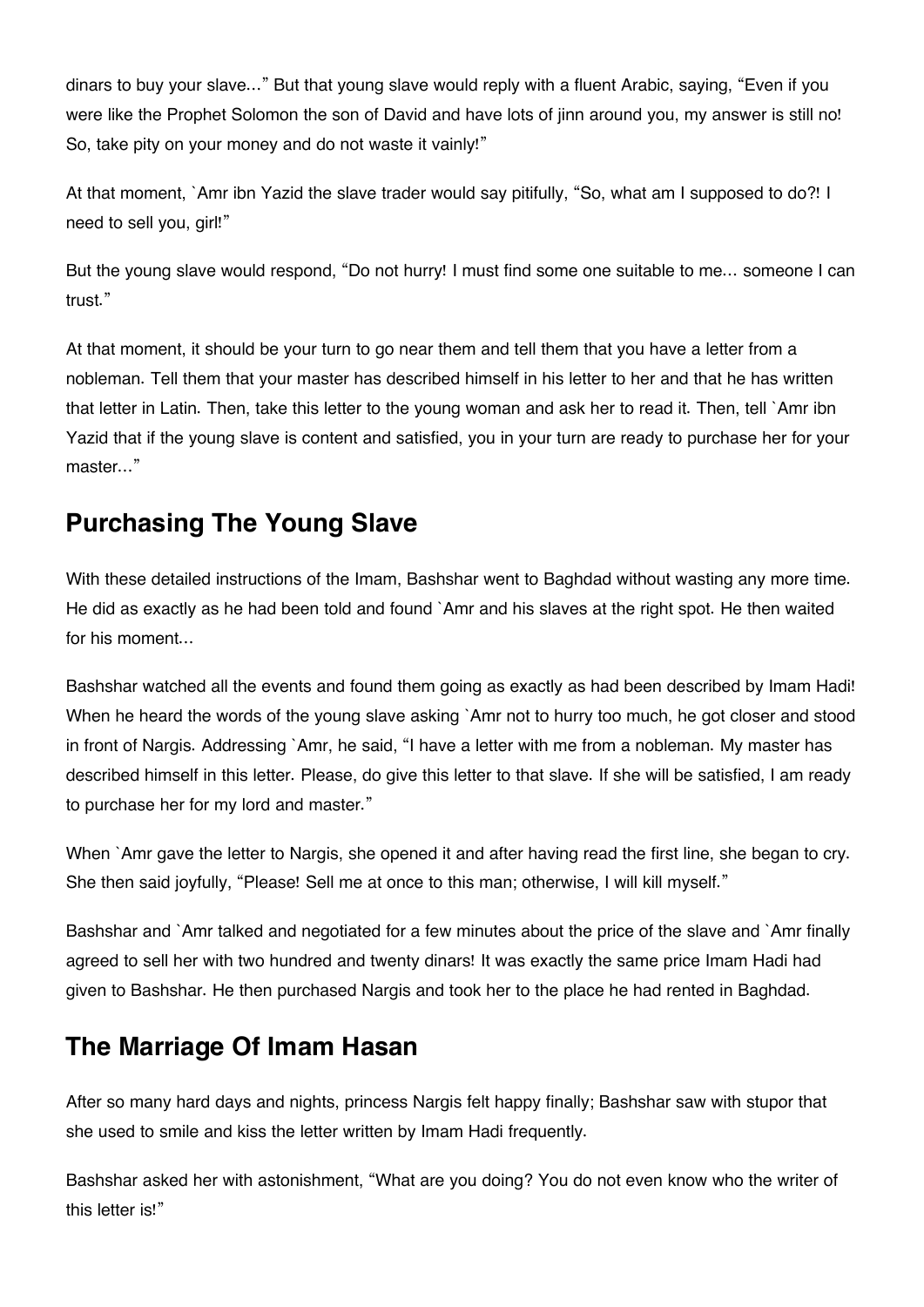Nargis smiled and narrated her life story to him from the moment the crosses fell down until her meeting with Lady Fatimah Zahra' and her husband Imam Hasan in the realm of dreams."

Bashshar told her curiously, "It is very strange that you are Roman but you can also speak Arabic so fluently!"

Nargis smiled and explained, "Yes, because my grandfather loved me very much, he was very serious about my studies. He appointed a woman who could speak many languages as my teacher. Therefore, I learned Arabic from the best teacher ever!"

#### **[The Greatest And Most Blessed News!](#page--1-0)**

The next morning, Bashshar and Nargis reached Samarra' and went to the house of Imam Hadi. The illustrious Imam welcomed Nargis gracefully and told her with great affection, "Welcome my dear child! Now, do you believe in the majesty and greatness of Islam and the honorable behavior of the Ahl al-Bayt (i.e. the members of the Holy Prophet's Household)?"

Nargis responded obediently to her lord and said, "O son of Allah's Messenger! How can I express my thoughts and feelings whereas you are wiser and more knowledgeable than me in so many ways?"

Imam Hadi said, "My child, I would like to give you a gift. Do you like to receive one thousand dinars or to convey to you a glad tidings that will bring you an eternal honor and dignity?"

Nargis who had tolerated all the hardships of her long journey and waited only to hear this joyful news answered, "My lord! With all due honor, I am ready to hear the joyful news."

Imam Hadi smiled and said, "My child! Our God will give you a son who will be the sovereign of all the worlds from east to west and everything will be under his command! He will bring justice and equity when the earth would be filled with tyranny, oppression, and injustice!"

Nargis asked, "My lord! Who will be the father of this child?"

Imam Hadi answered, "The father of the child is the same one that our Holy Prophet, on that special night, came into your dream and recited the marriage vows between you and him in the presence of Jesus the son of Mary and his successor. Do you remember?"

Nargis answered quickly, "Yes, of course. I remember! How can I forget this sweet and important event?! That special night, when Lady Fatimah Zahra' came to my dream and I converted to Islam on her holy hands. From then on, my husband comes in my dream every night."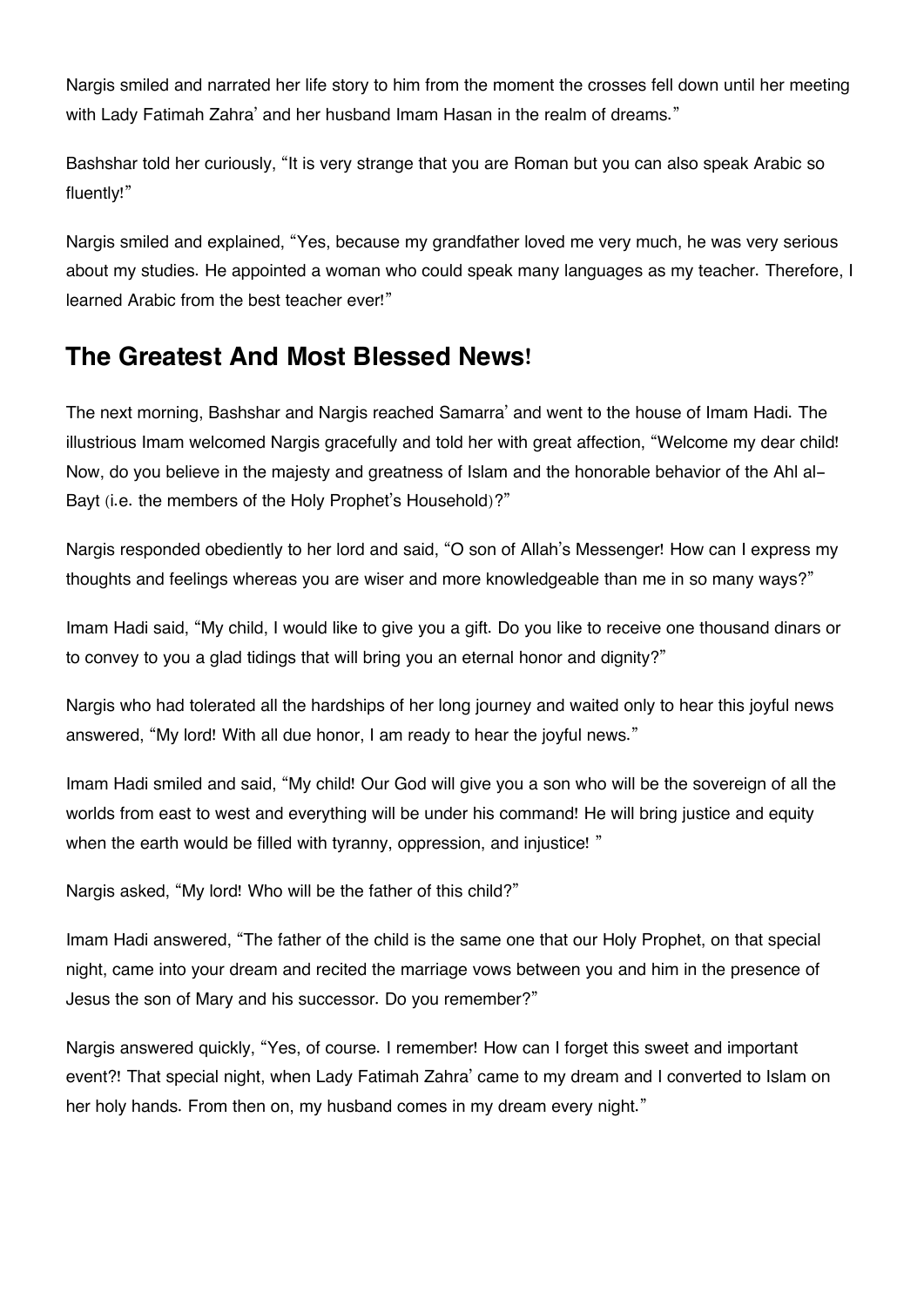## **[Lady Hakimah And Nargis](#page--1-0)**

After that conversation, Imam Hadi asked his servant to call his sister Lady Hakimah to join them. When she entered the room, Imam Hadi said to her, "My beloved sister! Nargis is the one that I had talked about her before." Lady Hakimah welcomed her kindly and embraced her. Imam Hadi smiled and said, "My good sister! Please, take Nargis with you and teach her the teachings of Islam because this sweet and innocent girl is the legitimate wife of my son and also the mother of the last Imam to come."

# **On the Threshold of the birth**

*In this chapter, Lady Hakimah, Imam Hadi's illustrious sister, will be invited at the night of the birth of the last Imam. We shall see the very respectful, kind behavior of Lady Hakimah toward Nargis. In this section too, the birth of the baby boy and the night prayers of Imam Hasan, along with Lady Hakimah and Nargis herself, are narrated. The last section of this chapter is about Imam Mahdi who shall begin to talk with Lady Hakimah.*

### **[On The Night Of 14th Sha'ban](#page--1-0)**

Days and nights passed and Nargis was the center of attention in the house of Imamate. No one was aware yet of the important role of Nargis as the future mother of the Last Savior of the World. The only persons who knew about this were Imam Hadi, Imam Hasan her husband and the father of the future baby, and his aunt Lady Hakimah.

After the sad days of the martyrdom of the tenth Imam Hadi, Imam Hasan received the important role of Imamate by the will of God Almighty while he was only twenty-two years old. His wife Nargis was already pregnant. By the will of God Almighty, all signs of her pregnancy were hidden from everyone including Lady Hakimah. She did not know about that and after nine months, there was still no sign of a baby in Nargis's womb. Finally, on Thursday, Sha`ban 14th, 255 AH, Imam Hasan invited his aunt to his house.

In a letter, the Imam wrote, "My beloved aunt! I would like to invite you to come over here for breaking the fast with us. This very night too, our God Almighty will finally grant us our wishes! At that special night, the beloved baby that all of us have been waiting for his birth a long time ago will come into this world! God Almighty will thus complete His blessings to all human beings with the birth of my son. My aunt, tonight the Patron of the Age will be born and one day he will offer eternal life and perfect justice to the whole world after the death of the earth."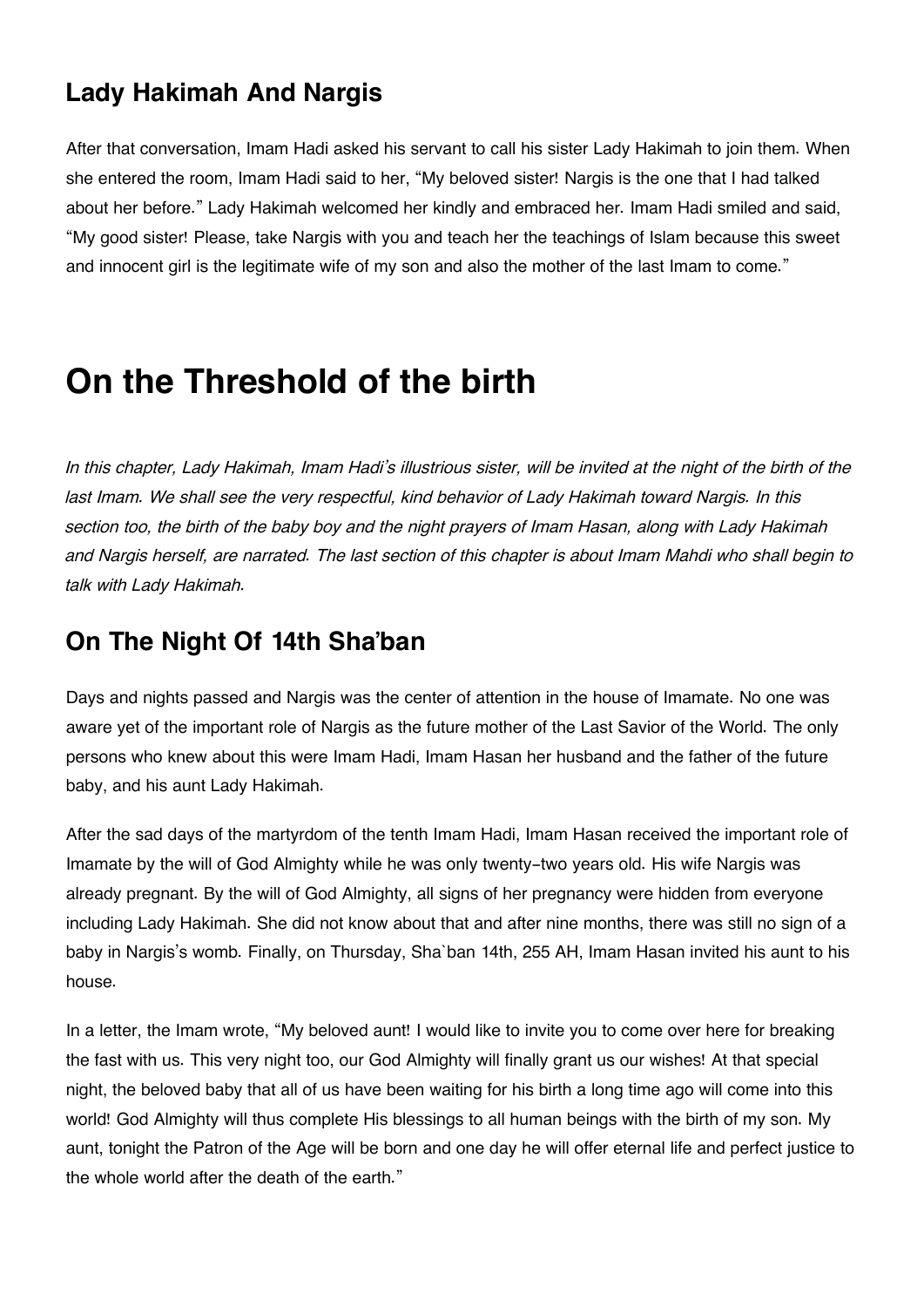Lady Hakimah went quickly and happily to Imam Hasan's house and asked him excitedly, "My lord, are you sure that tonight is the special night you were longing for its arrival?"

With smile, Imam answered, "Of course I am sure, my aunt!"

Lady Hakimah was aware of the details of the life of Nargis and of the glad tidings of her life, but she asked Imam Hasan once more, "My lord, may my life be offered as ransom for you! But… who is the mother of this great child?"

Imam replied, "Of course! Nargis is the mother of my son!"

# **[The Deep Affection of Lady Hakimah to Nargis](#page--1-0)**

Lady Hakimah loved Nargis very much and Nargis also showed a lot of respect to her husband's illustrious aunt; so, when lady Hakimah used to come to their house, Nargis herself used to take off the shoes of lady Hakimah and kiss her hands tenderly.

When Imam Hasan told his aunt about the night of the birth of the Savior of the world, Lady Hakimah went quickly to Imam's house and entered Nargis's room. The princess smiled sweetly upon seeing her and stood up respectfully like always and asked her, "My life be offered to you, my dear aunt! How are you?"

Lady Hakimah answered quickly, "Do not ever say that again, my sweet child! It is my life and the entire world that should be offered to you! I'm fine."

Nargis said kindly, "Dear aunt, let me take off your shoes." But Lady Hakimah did not let her touch her shoes; rather, she herself bent down and kissed Nargis's feet and said, "My beloved child! You are my lady from now on! I promise our God that I will not let you touch my shoes ever again! I am at your disposal forever! Please, tell me what I should do for you?"

### **[Mahdi: The Savior of the World and the Son of Nargis](#page--1-0)**

Nargis began to wonder about Lady Hakimah's words and strange behavior, because she had never let her do anything! And now, suddenly, Lady Hakimah began to say the strangest thing ever: "My child! God Almighty will grant you a son this very night! He shall be the lord and master of all the people of the world! And one day, he will solve all the hardships and problems of all of his believers, by God's will!"

Nargis had not expected to hear such words from Lady Hakimah; so, she became very embarrassed and said modestly, "My sweet lady! What are you talking about?"

Lady Hakimah answered her without hesitation, "No, please do not call me like that ever again! You are my lady and you are the greatest lady of this era! Do not wonder nor doubt about your high rank and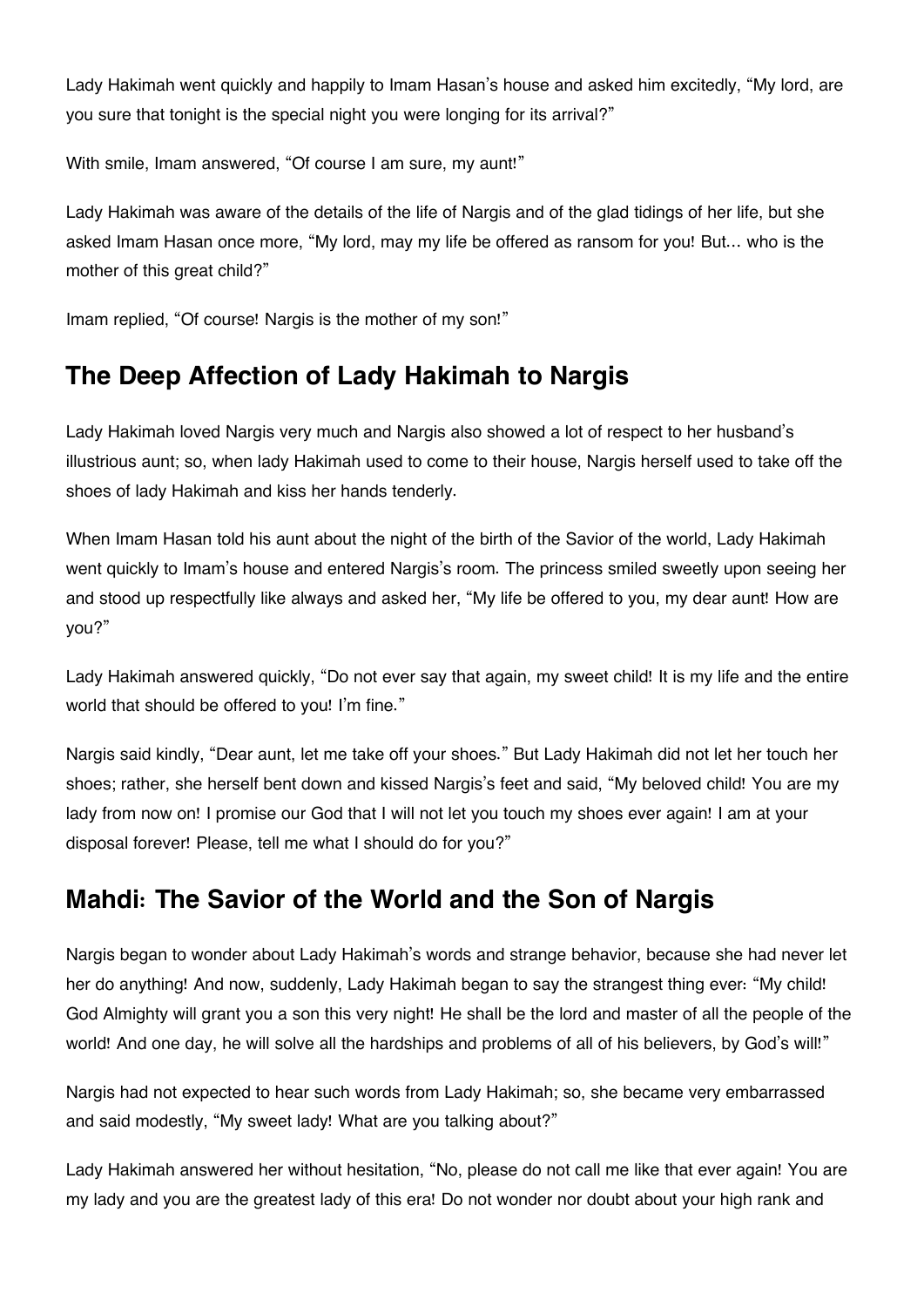After this brief conversation, Lady Hakimah looked at the body of Nargis but could not see any sign of pregnancy! She asked Nargis about her general condition, and she answered that she was well; she felt neither headache nor pains. Then both of them went to see Imam Hasan to whom Lady Hakimah said, "My lord, I didn't see any sign of pregnancy on Nargis's body!" Imam Hasan smiled kindly and replied, "Dear aunt! Be assured that my son will be born tonight! The mother of my son is like the mother of Prophet Moses; so, there shall not be any sign of pregnancy on her until the time of birth. At that time, Pharaoh's soldiers by his direct order used to kill all pregnant women they would see so as to find and kill Moses. My son is like Moses. My sweet wife, know that your baby is a boy, his name is Muhammad, and he is the next and last Imam after me."

Serenity and tranquility appeared on Nargis's pure and innocent face after she had heard those words from her beloved husband.

Calmly, she asked him, "My lord, what is the right time for the birth of my baby?" Imam responded, "Beloved wife! It will coincide with the rise of dawn."

### **[A Prayer in the Night…](#page--1-0)**

At the sunset of the fourteenth day of Sha`ban after the time of the ritual sunset and evening prayers, Imam Hasan, Lady Hakimah, and Nargis broke their fast and ate their dinner. After a while, Nargis went to her room to rest a little and she slept peacefully. Lady Hakimah went inside her room to be beside Nargis, perhaps she might need something; so, she could help her quickly. Imam Hasan sat in one corner of the room to rest for a moment.

After resting for an hour, Lady Hakimah woke up sooner than usual for offering the Night Prayer. She went to the backyard to perform the ritual ablution. When she returned inside the room, she was thinking still about the birth of that illustrious baby; so she looked up at Nargis but the young woman was deep asleep! She slept deeply and serenely and did not move in her bed as pregnant women usually do.

After performing the rituals of the Night Prayer, Lady Hakimah sat in a corner of the room to rest for some moments, but she slept once again. After a while, she woke up suddenly and saw that Imam Hasan and Nargis readying themselves for the Night Prayer. Each one of them headed for the prayerplace to pray God.

After finishing her prayer, Nargis returned to her bed and slept, while Imam Hasan and lady Hakimah remained in their places to pray and wait for the beginning of that great event.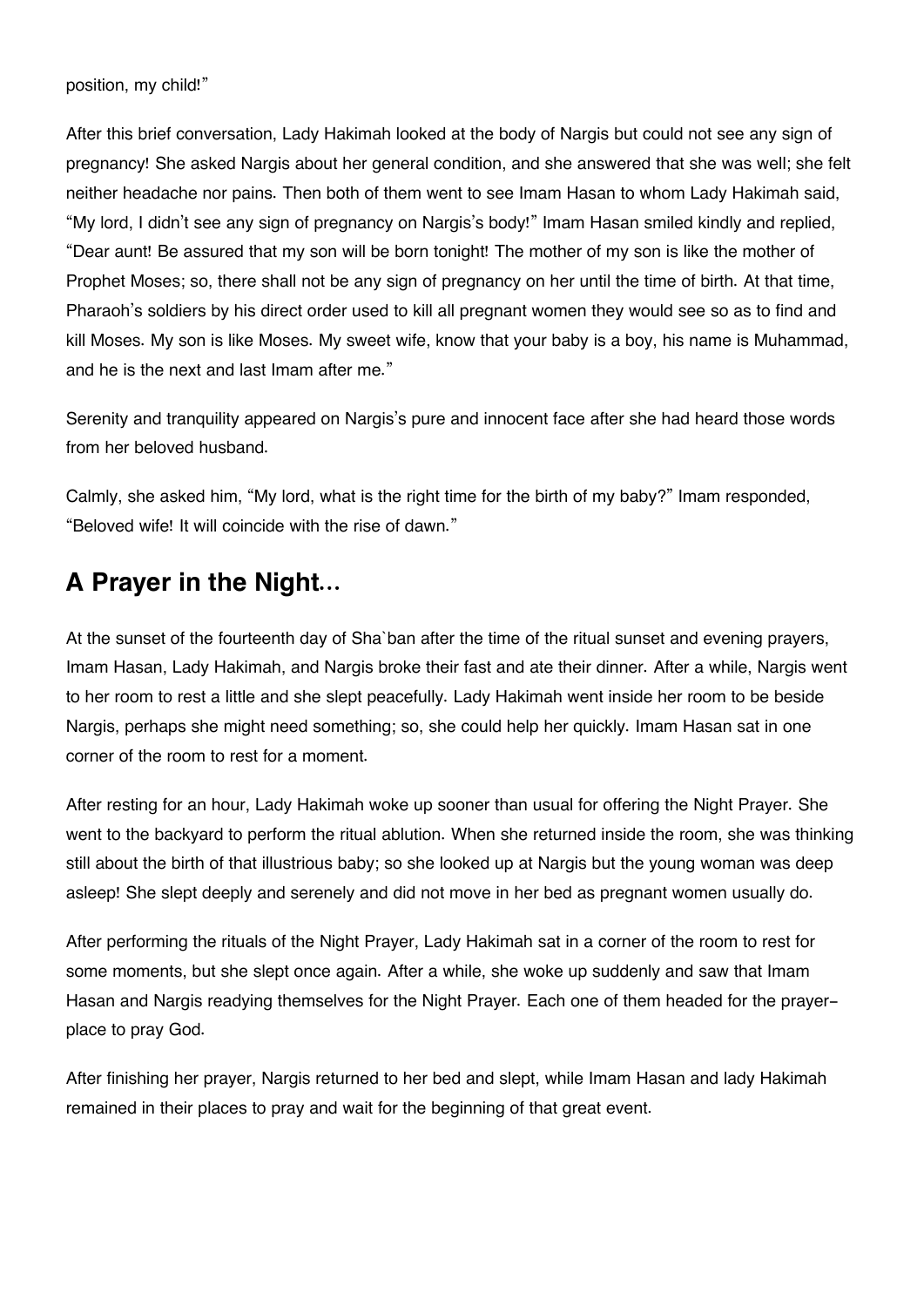# **[The Waiting](#page--1-0)**

After an hour, Lady Hakimah went to the backyard and gazed at the nightly sky… It seemed that the rising of the dawn was close. For a moment, Lady Hakimah felt a kind of doubt about the time of the birth of the baby in her heart and said to herself dubiously, "And now, dawn is beginning to come… But still, there is no sign of the promise of my Imam…"

Suddenly, Imam Hasan, from inside the house, said loudly, "My dear aunt! Do not let your heart and mind have such thoughts! Do not doubt! We are so close to the will of God Almighty!"

Lady Hakimah, most embarrassed from her thoughts and doubt, returned quickly inside the house and read some Qur'anic verses from Surah (Qur'anic Chapter) Sajdah and Surah Yasin.

## **[The Words Of The Baby With Lady Hakimah](#page--1-0)**

A few minutes later, Lady Hakimah went to Nargis's room and saw her trembling. She took her quickly in her arms and asked, "Why, my sweet lady! Are you well? Do you think the time of your giving birth to your son has finally come?"

Nargis answered, "Yes, I think the time has come!"

Then, Imam Hasan ordered from another room, "My aunt! Do please read loudly the verses of Surah al-Qadr!"

While Lady Hakimah recited the verses of Surah al-Qadr, she heard suddenly that the baby from inside Nargis's womb began to recite the same Surah along with Lady Hakimah! After having finished that, the baby inside Nargis's womb said his greetings to Lady Hakimah.

For a moment, Lady Hakimah got frightened and ran toward Imam Hasan who said to her, "My aunt! Do not be afraid and do not wonder about the will of God Almighty! Do you not know that God Almighty make us, the Imams, skillful speakers from our infancy and in our adulthood and appoint us as His living proofs on earth?"

# **[The Final Moment](#page--1-0)**

Lady Hakimah returned to Nargis's room and with her soft hands, held Lady Hakimah's hands tightly and shut her eyes. Then she began to recite verses of the Holy Qur'an.

At that moment, Nargis vanished in front of Lady Hakimah's eyes! It seemed that an invisible curtain had suddenly dropped down and separated Lady Hakimah from Nargis! Once again, Lady Hakimah ran quickly toward Imam's room but Imam Hasan did not let her explain what she had just witnessed; rather, he said to her, "Do not worry, my dear aunt! Go back to the room and you will see her once again in her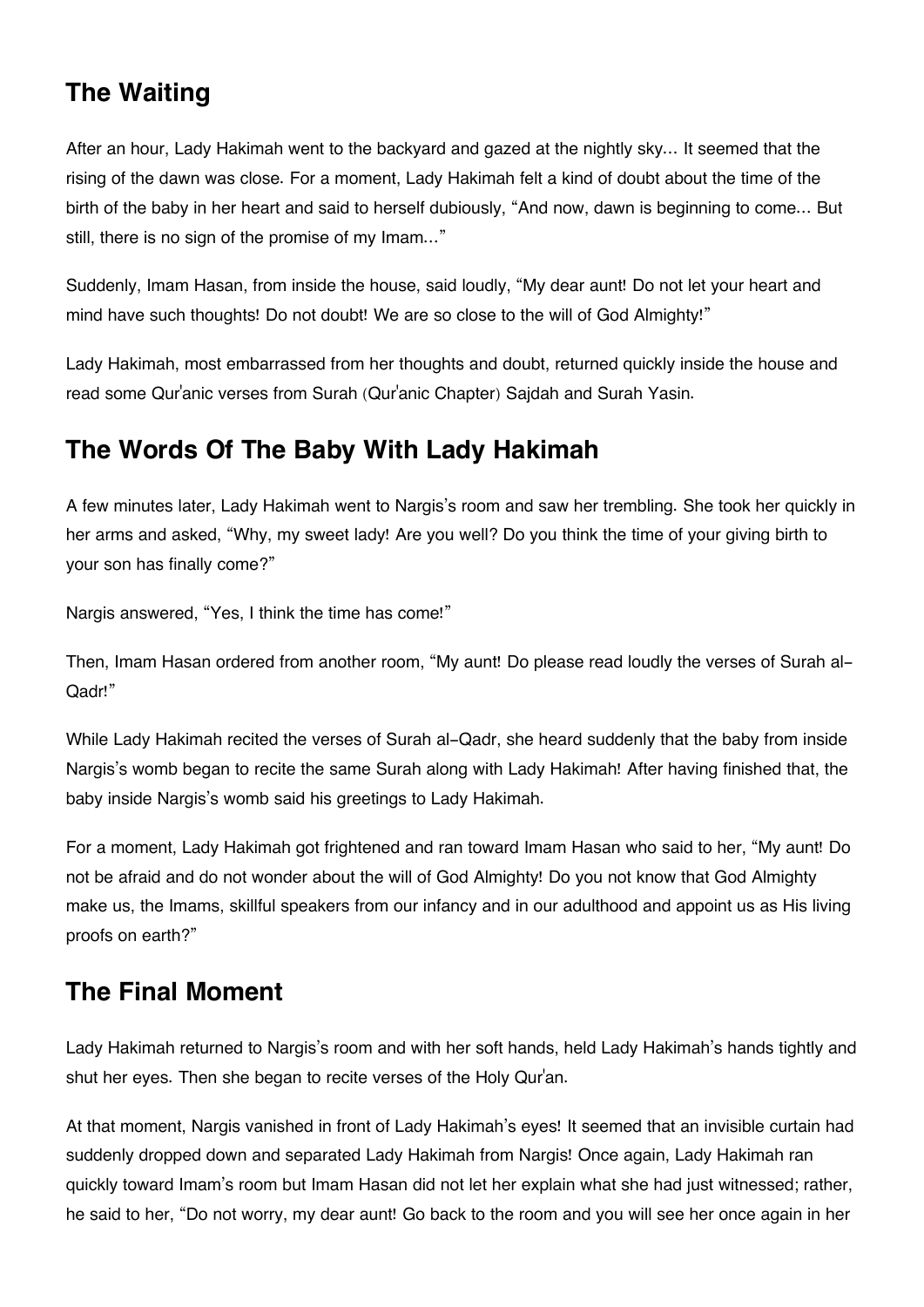# **The Birth of the Savior of the World**

*The first moments after the birth of Imam Mahdi, his shining and holy body was before the very eyes of Lady Hakimah. In the beginning of this chapter, we will see that the infant boy testifies to God Almighty's oneness, to His Prophets' prophethood, and to the boy's forefathers' divinely ordained leadership (i.e. Imamate).*

*We will then see that angels descend from the skies to compliment and congratulate Imam Hasan for the birth of the newborn. The infant boy will then recite the verses in the Celestial Books of the Prophets who came before the Holy Prophet Muhammad in front of his father Imam Hasan, which is another miracle of the greatness of Imam Mahdi. Finally, we will see that the Archangels take the infant boy up to the heavens and specifically to the Throne of God Almighty.*

## **[The Birth of the Awaited Son at Dawn](#page--1-0)**

On Friday sunrise, the fifteenth day of Sha`ban AH 255, corresponding to July 29th, AD 869, the Last Promise of God Almighty came in this world. Imam Mahdi the Patron of the Age spread his holy light to all over the world!

At that moment, Lady Hakimah, who was beside Imam Hasan, was asked by him to re-enter Nargis's room. Complying with Imam's order, stopped suddenly in front of Nargis's room stunned, because the room was full of pure and Divine light! She then saw a beautiful, sweet infant boy who was bowing down toward the kiblah direction and praising God Almighty.

Astonished, Lady Hakimah saw Nargis's face and forehead shining more splendidly than the midday sun!

### **[Bowing Down Towards the Kiblah Direction](#page--1-0)**

While Imam Mahdi bowed down towards the kiblah direction, he also raised his index finger towards the sky and uttered these words: "I testify that there is no god but Allah! I also believe in a single, unique God and there is no partner for Him. I testify that my ancestor is the Messenger of God and I testify that my father the Commander of the believers was the Proof of God!"

Then, Imam Mahdi said the names of his illustrious ancestors and called them Proofs of God Almighty. when Imam Mahdi (may God hasten his reappearance) uttered God's Holy Names, he added: "O God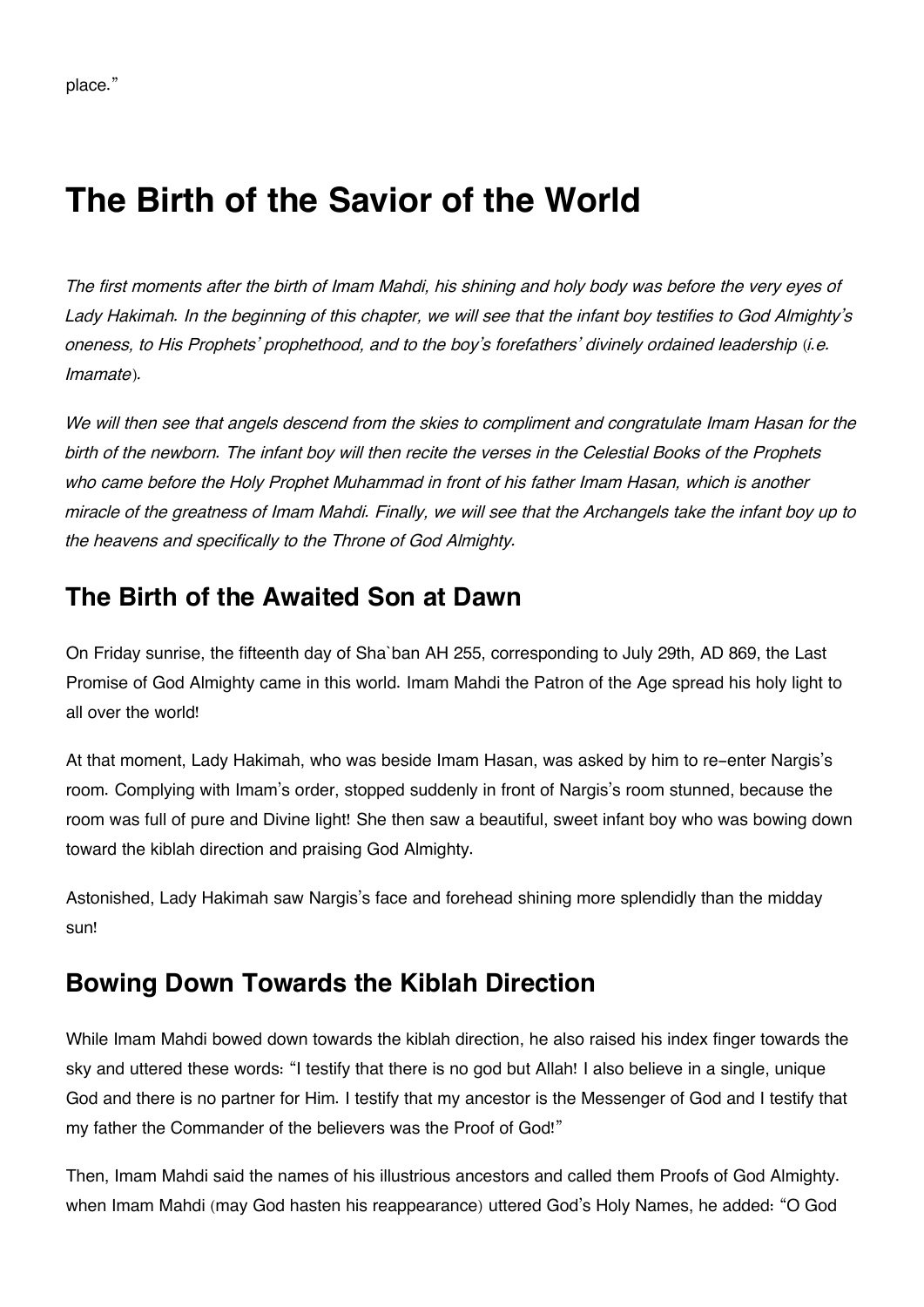Almighty! Please, fulfill Your promise for me and help me finish my duty! Make my steps constant and firm and spread Your justice and equity all over the world at my hand!"

### **[The Companions of Imam Mahdi](#page--1-0)**

After having pronounced those holy prayers, Imam Mahdi sat on his knee, raised his head and his index finger toward the sky, and sneezed a few times. After each sneeze, Imam Mahdi uttered, "Praise be the Lord God and the Creator of the worlds! And may God's greetings and blessings be bestowed on Muhammad and his holy Family! I am a servant of God, submissive without any pride, and I will always invoke and remember my Creator, God Almighty! The power of darkness thinks wrongly that the Proof of God has been destroyed so far; if we were permitted to talk, surely all doubts and hesitations would have vanished!"

After that, a multitude of white birds descended from Heaven and rubbed their sweet, white, and pure wings on Imam Mahdi's tender feet, hands, and holy face. When Lady Hakimah narrated these events to Imam Hasan, he smiled and said, "Those are the purest angels of God! They have come down to consecrate themselves! They are to be his companions on the Day of Resurrection."

# **[Transferring WilaYah to Imam Mahdi](#page--1-0)**

The Archangel in charge of Paradise is called Rizwan. He had the honor of washing the holy body of the newborn baby in the Pond of Kawthar and Salsabil. Then, Lady Hakimah washed once again the baby, held him tightly in her arms, and smelled the ethereal perfume of the holy body of the infant boy. She then saw a inscription written on the right forearm of Imam Mahdi: "The truth has come and the falsehood has vanished. Surely, falsehood is a vanishing thing."

Nargis and Lady Hakimah spoke and played for a few minutes with the infant boy while he was laughing. Then Imam Hasan said, "My dear aunt! Would you please bring on my son here to me?"

Lady Hakimah smiled once more at the baby, enveloped him in a silk cloth, and went to Imam Hasan's room. Imam Mahdi while in the hands of lady Hakimah saluted his father. Imam Hasan replied to his son's greetings, sat him on his own knees, and recited the *adhan* statements in his right ear and the *iqamah* statements in his left ear. He then placed his tongue over the eyes and ears of his baby boy and then inside the mouth of his son. This was done because he wanted his son to see, hear, and talk with justice and Imam Hasan transferred the pure elixir of his *wilayah* to his holy son.

Having performed these important acts, Imam Hasan embraced his newborn most tenderly, kissed his hands, feet and face, and pressed him tightly to his chest.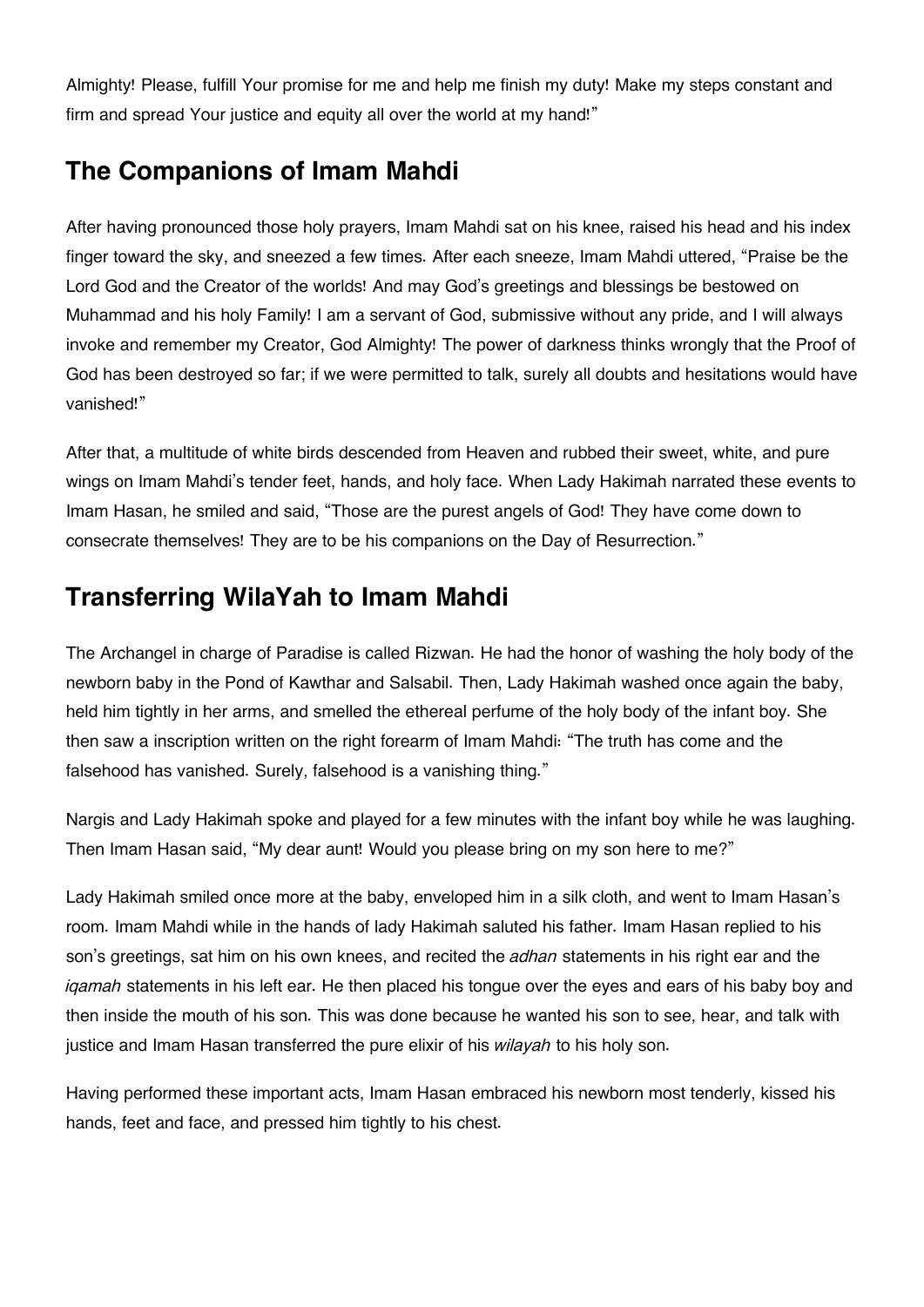#### **[The First Words of the Newborn](#page--1-0)**

Imam Hasan pampered the face and head of his son tenderly and said to him with a fond smile, "O living Proof of God Almighty! O essence of the Prophets' difficulties! O last Imam appointed by our God! O possessor of the shining Return! O shining light from inside the deep oceans! O successor of pious men and women! O one and only light of all Prophets and Imams! Now, by God's will, speak up!"

Imam Mahdi thus spoke: "In the name of God the Most Merciful, the Most Compassionate. Greetings of God Almighty to Muhammad the well-chosen and last Prophet of God, to `Ali the well-pleased, commander of the believers, and father of Imams, to Fatimah Zahra' the holy mother of the Imams, to Hasan and Husayn the sons of `Ali, the glorious martyrs, and the chiefs of the youth of Heaven, to `Ali ibn Husayn, to Muhammad ibn `Ali, to Ja`far ibn Muhammad, to Musa ibn Ja`far, to `Ali ibn Musa, to Muhammad ibn `Ali, to `Ali ibn Muhammad, and to my father Hasan ibn `Ali."

Imam Mahdi prayed then for his companions and for his Shi`ite followers and then stopped talking.

#### **[Reciting the Holy Books of the Prophets](#page--1-0)**

Imam Hasan asked, "My son! Do recite all the Holy Books of the passed Prophets."

Imam Mahdi thus recited the Book of Abraham in Syrian; the Books of Prophet Noah, Prophet Idris, Prophet of <sup>-</sup>alih, the Torah of Moses, the Bible of Jesus, and the Holy Qur'an of his forefather Muhammad the last Messenger of God. He then told their life stories."

Imam Hasan said to him, "My son, you are the living argument of God against the peoples and nations! You are the Face of God towards which those who pray Him turn their faces! You are the protected trust of God! You are a memory of one of the branches of the Heavenly Tree Tuba! You are the child of the farthest lote-tree! You are the successor of virtuous men and women! You are the core of mysteries and secrets of God! You are the memory of the Pure! You are the Final Day of the world! You are the child of the Glorious Names of God Almighty! You are the child of the Greater Monotheism! You are the huge and prominent veil of God Almighty! You are the connection link between the earth and the heavens! You are the Face of God Almighty; from the past until the present time, pious men have always been aware of your high rank! Because of your holy existence, God Almighty sustains His creatures! Your holy existence on earth is the reason of the survival of the creatures of God Almighty! Your existence is the reason of the constant, firm condition of the earth and the heavens! You are the argument from among many other arguments of God Almighty! You are the safeguard of the believers! You are the last savior of the virtuous men! You are the remembrance of the Prophets! You are aware of the entire knowledge and science! This child is the completion of the signs of God Almighty and the traditions of the holy Family of Banu-Hashim! He is the memory of the light of God! He is the memory of the Holy Prophet! He is the memory of the Straight Path of our God! He is the memory of our merciful, clement Prophet! He is from the holy Family who possess the most eminent, the highest rank, and the greatest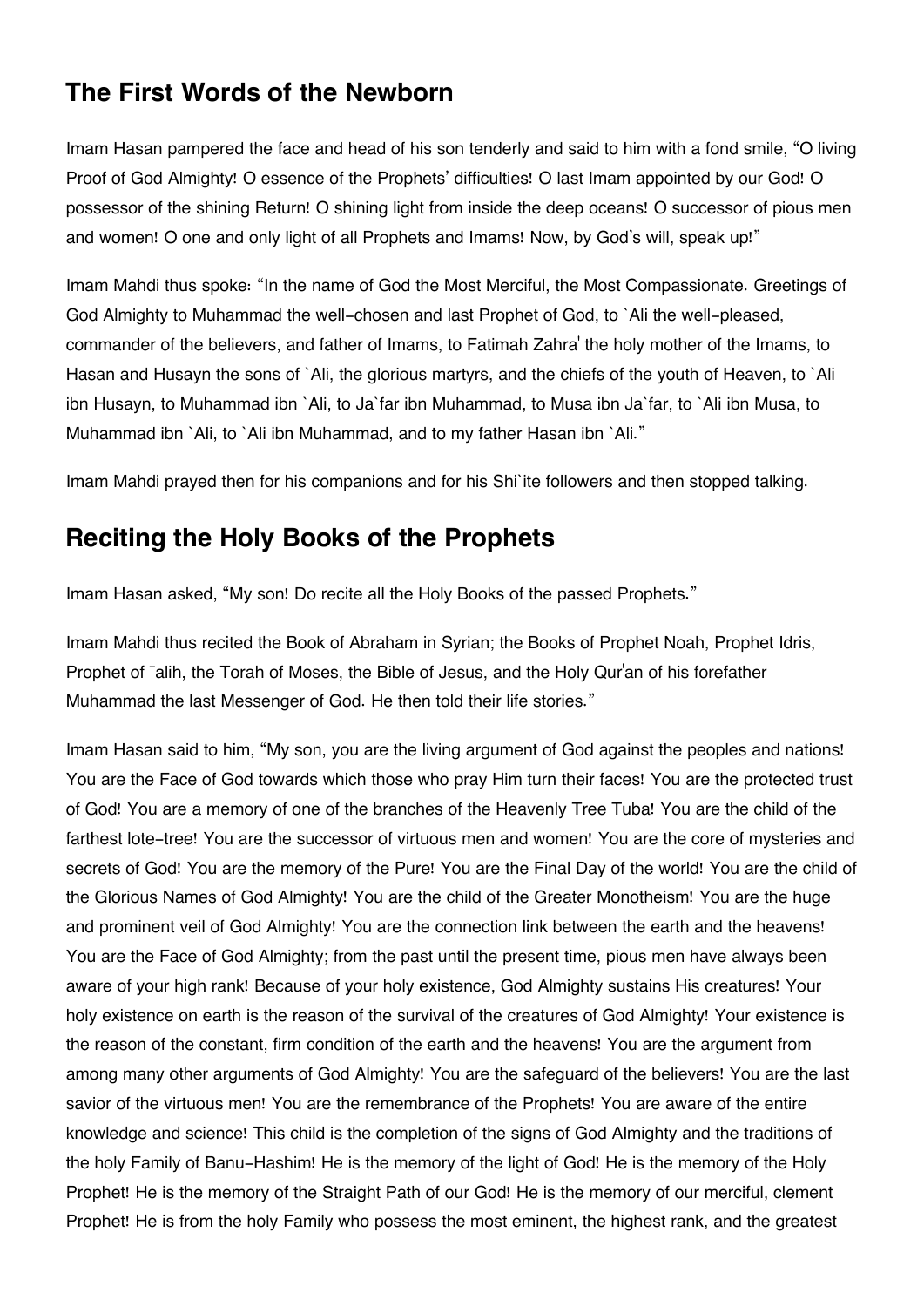position in the Presence of God Almighty! He is the successor of the mysteries and secrets of prophethood, Imamate, caliphate, leadership, purity, and Divine wisdom.

He is the child of the shining, the clear signs, and the child of the splendid fourteen stars of Imamate who govern all the creatures on earth and who know all the mysteries of the universe and all the things that are usually hidden to humankind. They [the Imams] know everything in the mind and hearts of the people and are witnesses of the people's deeds and actions.

Our Holy Qur'an, which is an obvious, shining proof, is testifying and approving all these aspects, which belong to them. That is so because the Imams are the first and the last lords on earth! They are the possessors of everything and everywhere by the will of God Almighty!

God Almighty has given a little drop from the ocean of our existence and a shaft from our shining light and a piece of knowledge from our Divine, vast knowledge to His Prophets! That is because just a unique word from the Glorious Name of Allah was among the Prophets, and they could accomplish so many miracles! While all the seventy words of the Glorious Name of Allah and also what had been in the possession of the other Prophets were beside the holy Family of Muhammad!

### **[Greetings of Imam Mahdi to his mother Nargis](#page--1-0)**

Then Imam Hasan said, "My dear aunt! Please take Mahdi to his mother so that she may feed her son. Then, come back here again along with my son. Give Mahdi to his mother and make her happy, for truly God's Promise is constant and firm!"

Lady Hakimah gave the baby to his delighted mother and Imam Mahdi with a sweet, innocent smile greeted her. Nargis embraced joyfully her son, pressed him tightly to her bosom, smelled his sweet, pure perfume, and kissed him a lot. She then breastfed him happily.

#### **[Greetings of the Servants](#page--1-0)**

By God Almighty's permission, Imam Hasan called some of his faithful, loyal servants he was sure about their manners. He knew that they would never disclose the news of the infant's birth to strangers. He called on them to enter the room and be the witnesses of this birth. Imam smiled and said, "Come! Come here and greet my son. You may also kiss him. Then, you may bid farewell to him and leave."

A few minutes later, the loyal servants who lived in Imam Hasan's house entered the room. They were very excited and happy that they could offer their greetings to Imam Mahdi. They then left them alone. Imam Hasan said, "My aunt! Please bring Nargis here to bid farewell to her son."

She came in the room and bid farewell to her newborn while she was deeply sad.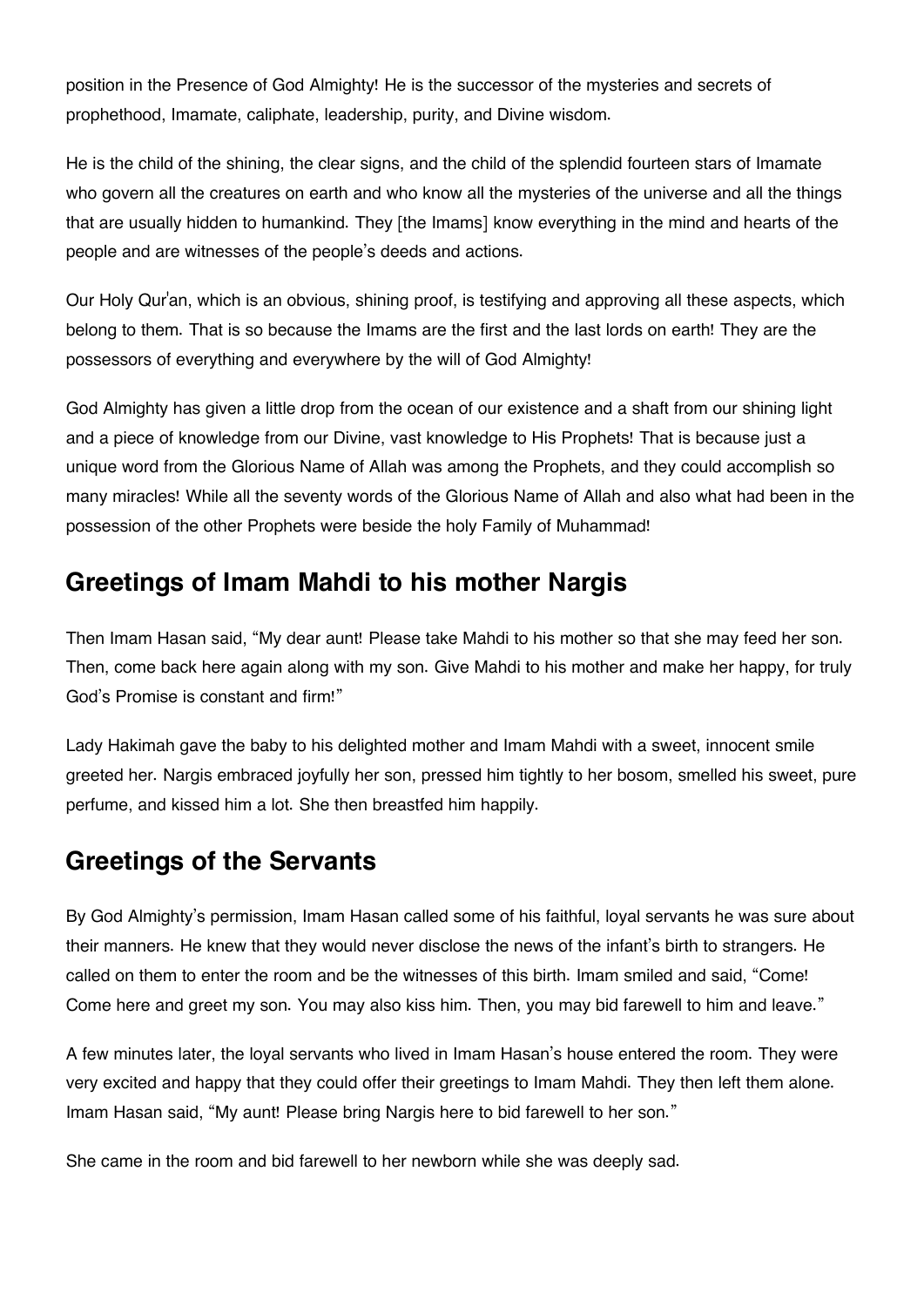### **[The Green Birds](#page--1-0)**

Suddenly, a lot of beautiful green birds appeared and surrounded Imam Hasan, Imam Mahdi, Nargis, Lady Hakimah. Imam Hasan greeted, talked to one of them, and then said, "Please, take my son and protect him until you reach the Presence of God Almighty."

That same bird took Imam Mahdi and along with its companions left Imam Hasan and his family and flew high above to reach the heavens. Imam Hasan closed his eyes and said, "My son, I entrust you with the Hands of the Merciful God, just as what the mother of Moses did."

After a while, Lady Hakimah asked, "My lord! Who were those birds?" Imam smiled and said, "The one to whom I gave my son was Archangel Gabriel! The others accompanying ones were the Angels of Blessing."

When Nargis saw that the birds had gone away with his newborn, she started silently to cry. But her husband Imam Hasan comforted her tenderly and calmly and said, "My sweet wife! Do not worry. Soon the will of God Almighty will give your son back to you just like Prophet Moses when he was returned to his mother! Know that no one has the permission to feed our son except you!"

## **[In the Presence of God Almighty in the Empyrean](#page--1-0)**

When Imam Mahdi (may God hasten his reappearance) soared high up to the sky, two other archangels took him to the empyrean. God Almighty from His Glorious Throne spoke to him saying, "Welcome! Greetings to you, My chosen servant who are sent down to support My religion and put into practice My commands! I swore and promised to Myself that by your hand I will reprimand and torment the wrongdoers, and bless and forgive my believers! O My archangels! Take My chosen servant with honor and respect to his father! Tell him his son is verily My last living proof on earth. Mahdi will be under My pledge and protection until the day when I will fulfill an eternal justice and truth. I will then destroy the wicked wrongdoers and all things vain and futile and make my last religion eternal and everlasting through his hands."

# **The Days of the Newborn**

*In this part, we will read about the ceremony of immolation of a sacrificial lamb for Imam Mahdi (may God hasten his reappearance) and his conversation with the servants as a little example of the numerous miracles of the newborn infant, Imam Hasan's order to keep the news of his son's birth a secret, and the episode in which Imam Mahdi shone in his cradle in front of Lady Hakimah. We will then*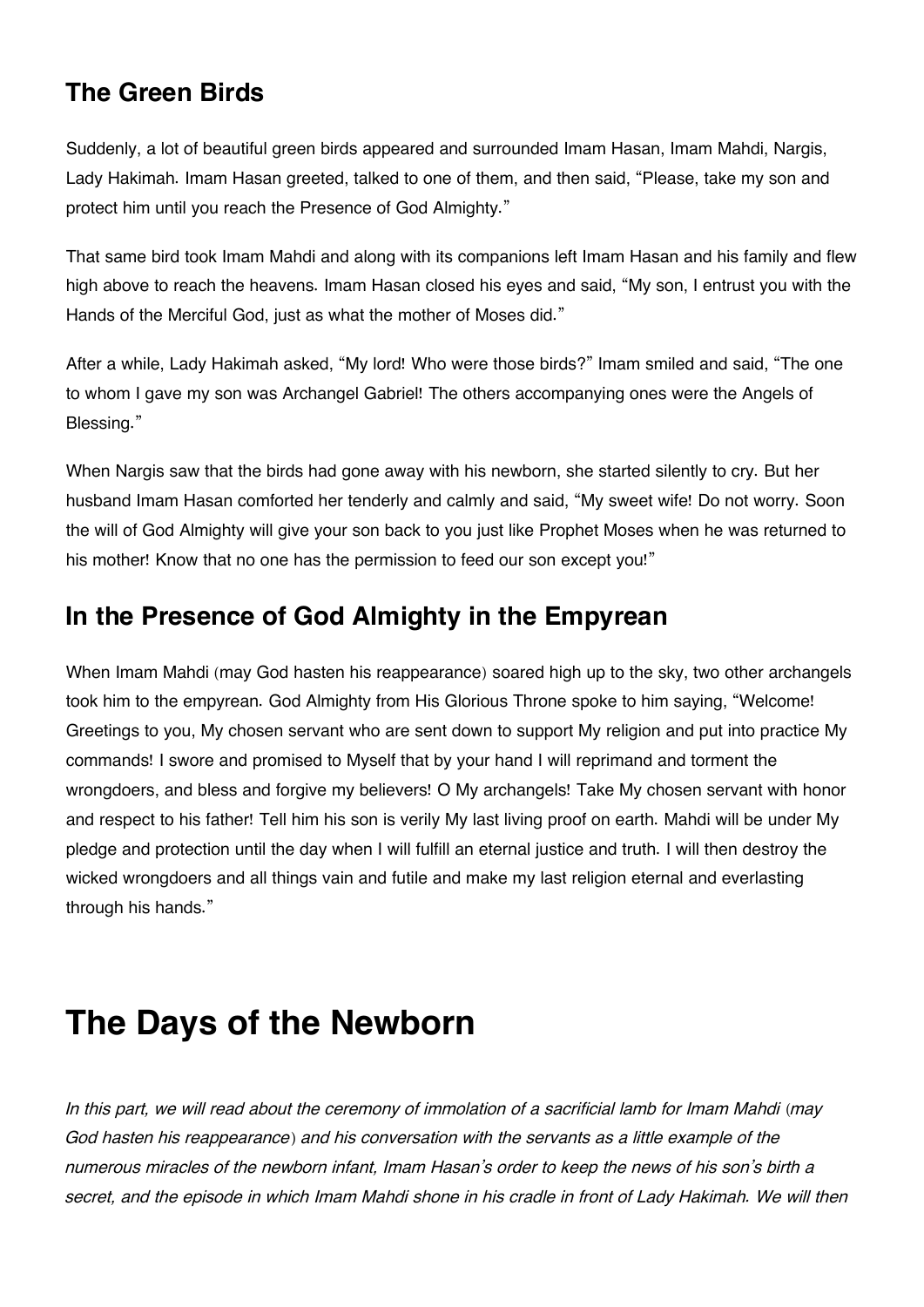*read about the brilliant perfect horoscope of Imam Mahdi which stupefied many great astrologists in this final chapter.*

Performing the ceremony of `Aqiqah (a prescribed ritual ceremony seven day after the birth of a child, the parents offer a sacrifice to God and then shave the child's hair and give alms to the destitute by the weight of the baby's hair) for Imam Mahdi was a ritual that Imam Hasan respected and complied to it happily.

When Imam Mahdi (may God hasten his reappearance) was born, Imam Hasan ordered his servants to immolate three hundred sheep for his son. Narrating this occasion, one of the followers says, "I remember one day, Imam Hasan sent a sacrificed sheep for me and said that it was a sacrifice for his newborn son."

According to another narration, one of the Imam's servants said that when Imam Mahdi was born, all of them congratulated each other for this happy, joyful event.

One day, Imam Hasan summoned his assistant and ordered him to buy twenty five thousand measures of bread, along with twenty five thousand measures of meat. He was to distribute all these things to the poor families of Banu-Hashim. Ibrahim ibn Idris narrated in his turn: "One day, Imam Hasan sent four sheep to me and in his letter to me, he had written: In the name of God. Please, immolate these sheep for your lord and master Mahdi who is also my son, and give them to your brothers and the poor families."

#### **[Hiding The News of Mahdi's Birth](#page--1-0)**

Hamzah ibn Abu'l-Fath narrated: "One day, a man came to my house and congratulated me for the birth of the newborn of Imam Hasan. He then insisted that I should keep this news to myself. I asked him what was the name of Imam's son, and he replied that the name was Muhammad and the surname Abu-Ja`far."

### **[The Episode of the Sneeze](#page--1-0)**

One of Imam Hasan's servants narrated the following:

One night after the birth of our master Imam Mahdi, I went to see him. While I was watching him in his cradle, I suddenly sneezed, and Imam Mahdi said tenderly, 'May God's grace be on you!' I was very excited about the fact that a baby had spoken to me! A lot more, because he had asked God's grace for me! Then Imam Mahdi (may God hasten his reappearance) said to me, 'Do you like me to give you a good news?' I said, 'Yes my lord, I do!' Imam Mahdi said, 'Be aware that each sneeze will keep you away from a sudden death during the next three days.'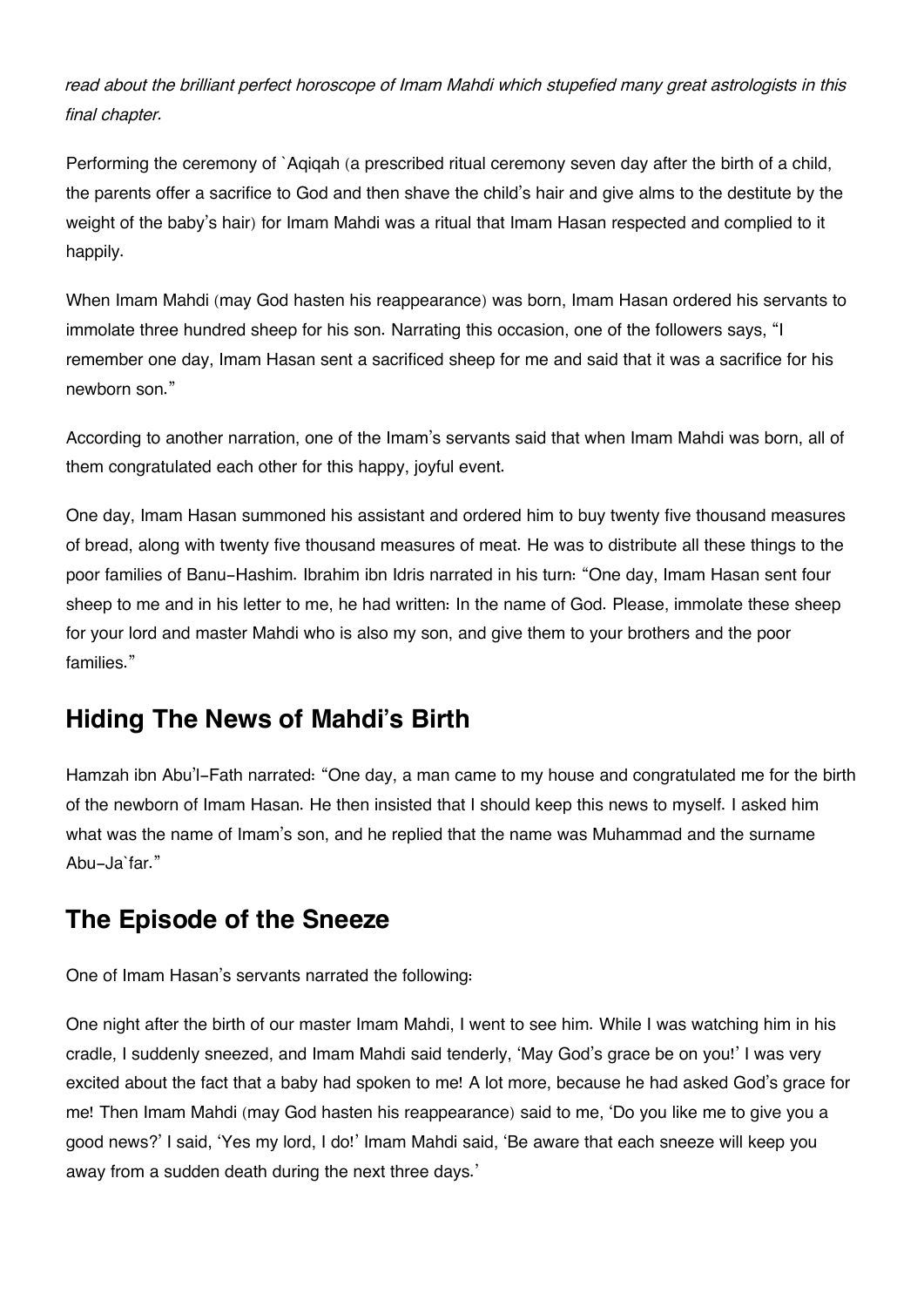### **[The Green Cradle](#page--1-0)**

Lady Hakimah narrated the following:

Three days after the birth of our master Imam Mahdi, I missed him so much that I decided impulsively to go and see him. I went to Imam Hasan's house and went to Nargis's room to see her little boy. She wore a yellow dress and had tied her head with some cloth. I greeted her and she kindly welcomed me. I saw the cradle in a corner in the room. She had spread a green cloth on the baby's body; I drew away the cloth and saw my sweet little master who was fast sleep! His mother had not tied his hands and feet. When Imam Mahdi (may God hasten his reappearance) opened his innocent eyes, he smiled at me and played with my fingers. I embraced him tenderly and held him in my arms while I was kissing him all over the face! I smelled once again his ethereal, unique body perfume. I had never smelled a better perfume than that in my whole life! At that moment, Imam Hasan came and said, "My dear aunt! Bring on my little sweet son here to me."

When I took him to his father, he kissed him tenderly, gazed at him for a moment, and said, "My son, I entrust you with God Almighty just as the mother of Moses entrusted her son with Him! May God Almighty be your protector! My beloved aunt! Bring back my son to his mother and know that you should hide the news of his birth from everyone."

I brought back my lord Mahdi (may God hasten his reappearance) to his mother and returned to my house after that."

On the third day after the birth of Imam Mahdi (may God hasten his reappearance), Imam Hasan introduced his son formally to his special companions and said, "This is my successor and your next Imam after me. It is he to whom the masses of people will pray for his reappearance during his long occultation! When the earth will be filled with tyranny and corruption, he will come to save the world and along with his faithful, loyal believers, he will spread justice and equity all over the world!"

# **[Speaking in Childhood](#page--1-0)**

Lady Hakimah narrated the following:

On the seventh day of Imam Mahdi's birth, I went to the house of Imam Hasan who, having greeting me warmly, asked, "Dear aunt! Bring on my child to me." I brought Imam Mahdi (may God hasten his reappearance) quickly to his father while the baby was dressed in yellow. Imam Hasan embraced his son and put his tongue inside his mouth, and Imam Mahdi sweetly smiled. Then, Imam Hasan said, "Speak up my son!" Imam Mahdi thus said, "I testify that there is no god but Allah and greetings to the holy Imams!" Mentioning them by names, he reached to his own name. He then said this holy verse:

**"***And We desired to bestow a favor upon those who were deemed weak in the land, and to make*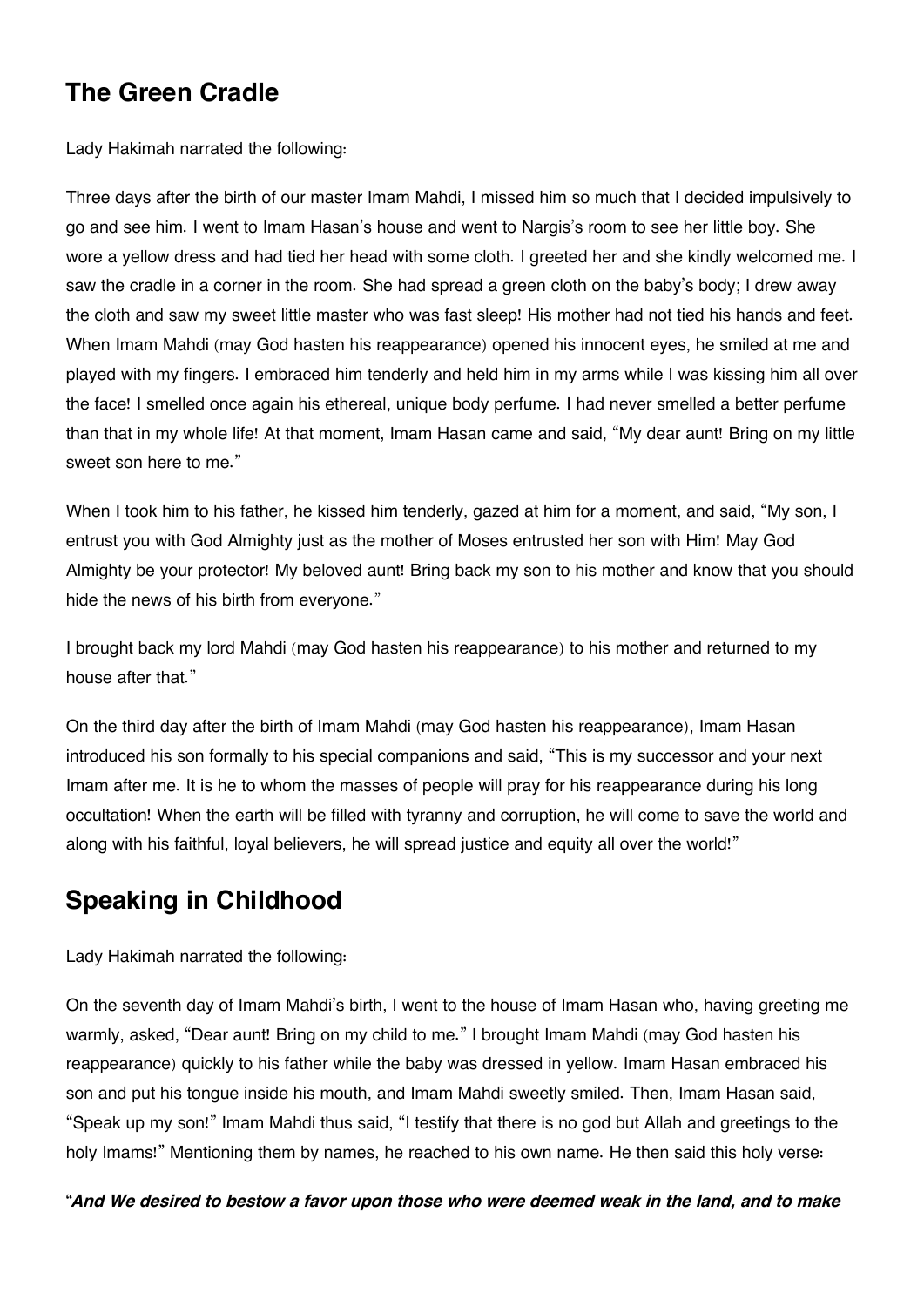#### *them the Imams, and to make them the heirs and to grant them power in the land, and to make Pharaoh and Haman and their hosts see from them what they feared.* **(28:5-6)"**

Another time, Lady Hakimah recounted the following:

Forty days after my last visit to Imam Hasan's house, I visited my lord and master Imam Mahdi (may God hasten his reappearance).

#### **[Who Am I ?](#page--1-0)**

One of Imam Hasan's servants narrated this incident:

One day, I felt I should see my lord Imam Mahdi (may God hasten his reappearance); so, I went to his room and while he was fast sleep in his cradle, he said suddenly, "Bring me a red sandal." I obeyed him quickly and gave him the red sandal. He then asked, "Do you know me?" I answered, "Yes, my lord!" Imam asked me again, "Who am I?" I replied, "You are my lord and the son of my lord." On another occasion, Imam Mahdi said, "I didn't ask you to give me this answer" I said, "May my life be offered to you! Please tell me yourself who you are!" Imam Mahdi said, "I am the last Imam and because of my existence, God Almighty shall verily protect my true believers from all disasters! I am the one who establishes the religion of God."

#### **[The Happiest Event For All Shiites!](#page--1-0)**

After the birth of Imam Mahdi (may God hasten his reappearance), Imam Hasan wrote a letter to Ahmad ibn Ishaq Qummi, saying to him, "God Almighty gave me a son and you should keep this joyful news to yourself. We did not unveil this news to anyone except those who are very close to us and those who have already accepted our *wilayah* in their hearts. I wanted to tell you this news to make you happy. I know you will rejoice at this blessed event just like us!"

# **[The Splendid Sun](#page--1-0)**

In the city of Qumm, there lived a famous astrologist. When Ahmad ibn Ishaq read the news of Imam Mahdi's birth, he summoned this famous astrologist to his house and told him that God had given him a son. He then informed him of the time of the baby's birth. The astrologist calculated the horoscope of the newborn.

After studying the horoscope, he said to Ibn Ishaq, "My friend! I can truly say that this baby is not yours. He should be the child of a prophet or a successor of a prophet! Because his horoscope showed me that everything will be under his command! In fact, the entire world, from east to west, and all deserts, mountains, oceans, and mainland will obey him and only him! No one shall remain on earth but only those who believe in him and accept him as his or her true legitimate Imam!"